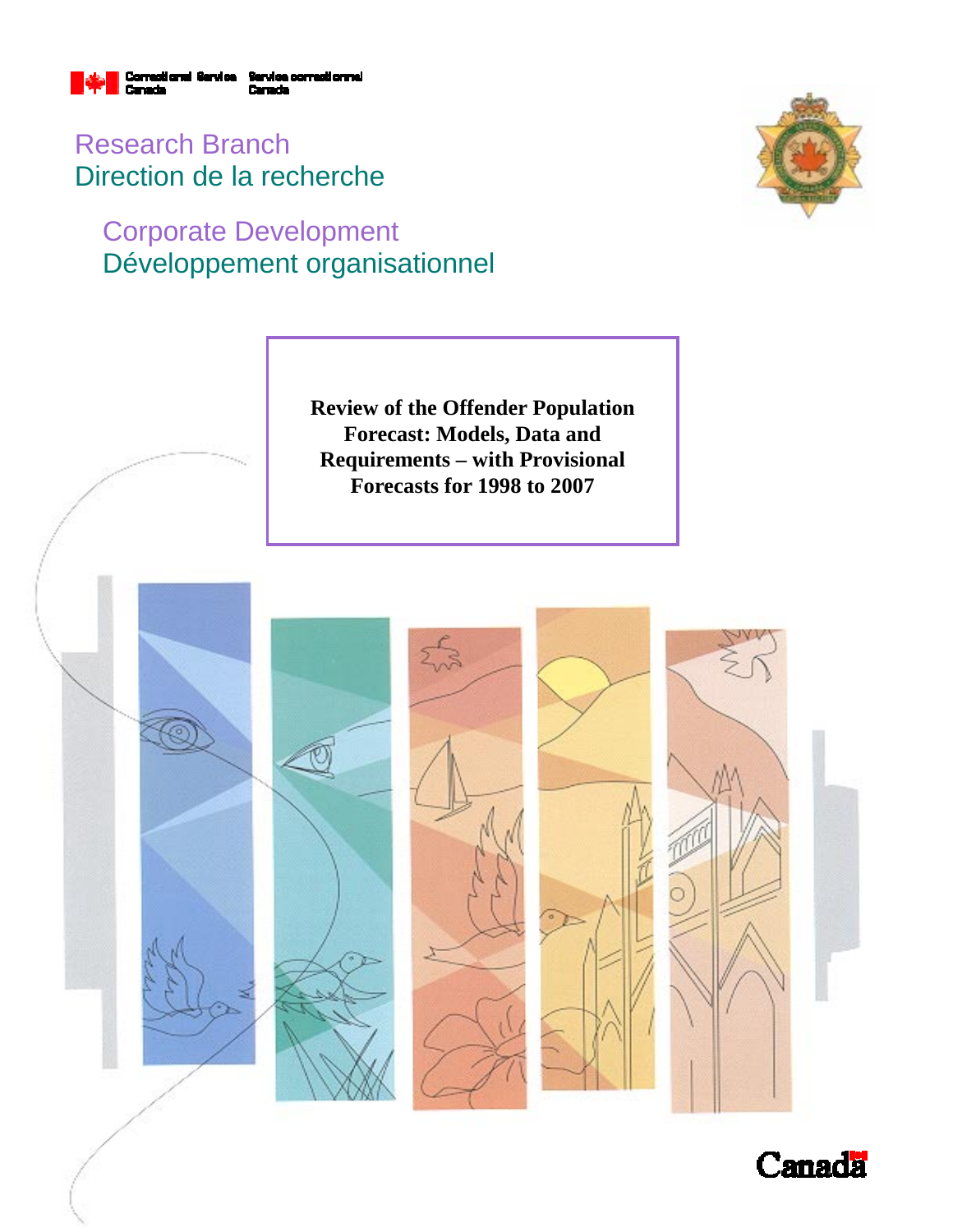**Review of the Offender Population Forecast : Models, Data and Requirements - with Provisional Forecasts for 1998 to 2007**

Roger Boe

Research Branch,

Correctional Service Canada

July, 1997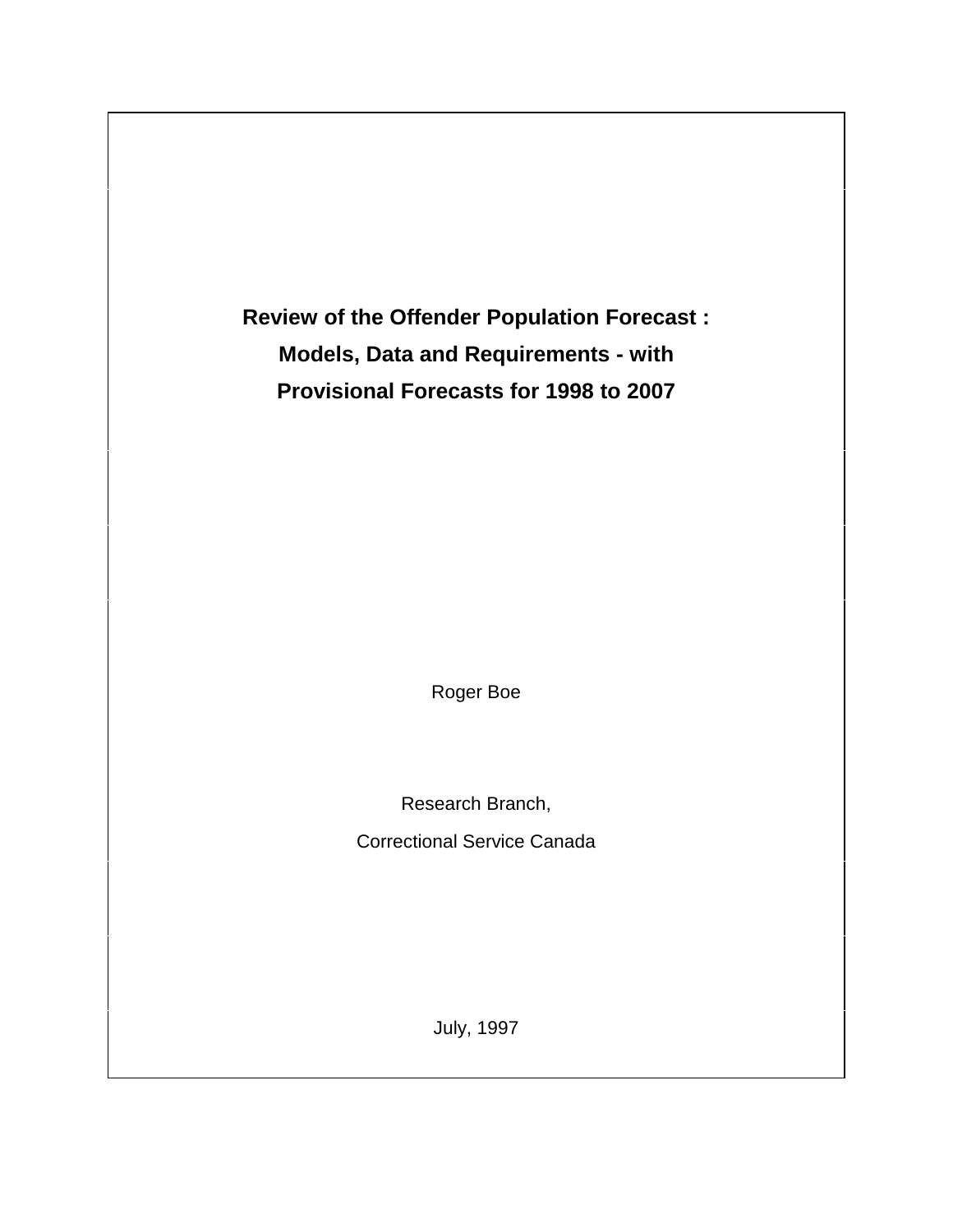### **EXECUTIVE SUMMARY**

The Research Branch has been tasked with developing a new offender population forecasting system for the Correctional Service of Canada (CSC). A previous forecasting system (Offender Population Forecast – OPF) employed a suite of comprehensive time-series models and historical offender data. Unfortunately, the OPF system became unserviceable with the arrival of the Offender Management System (OMS) in 1993. Since then, the Service has used simple trend extrapolations as an interim solution for the National Capital Accommodation and Operations Plan forecasts. Development of a new offender population forecasting system is currently underway. It will be called **OPPSIM** (the **Offender Population Profiling and Simulation System**).

Part I of this report provides a historical background of CSC forecasting procedures. While new information technology has provided many improvements, it has also disrupted the legacy of our forecasting system. Given that discontinuities were introduced into the historical population data sets used for forecasting, a major effort in the **OPPSIM** project will be re-building the historical time-series.

In Part II, an overview and workplan is provided for a new **OPPSIM**. Features will include a model for forecasting offender profiles and federal admissions. These models will be introduced in phases, as sufficient offender profile and admission data become available.

Traditional time-series models (and data) from the OPF forecasting suite are reviewed in Part III. While **OPPSIM** will incorporate the main time-series models, these must first be adapted to OMS data, and re-engineered to take full advantage of more powerful forecasting technology now available.

Finally, Part IV offers provisional population forecasts for male, female, and Aboriginal offenders as well as the total community supervision populations. These provisional projections serves as a bridge until new forecasts become available.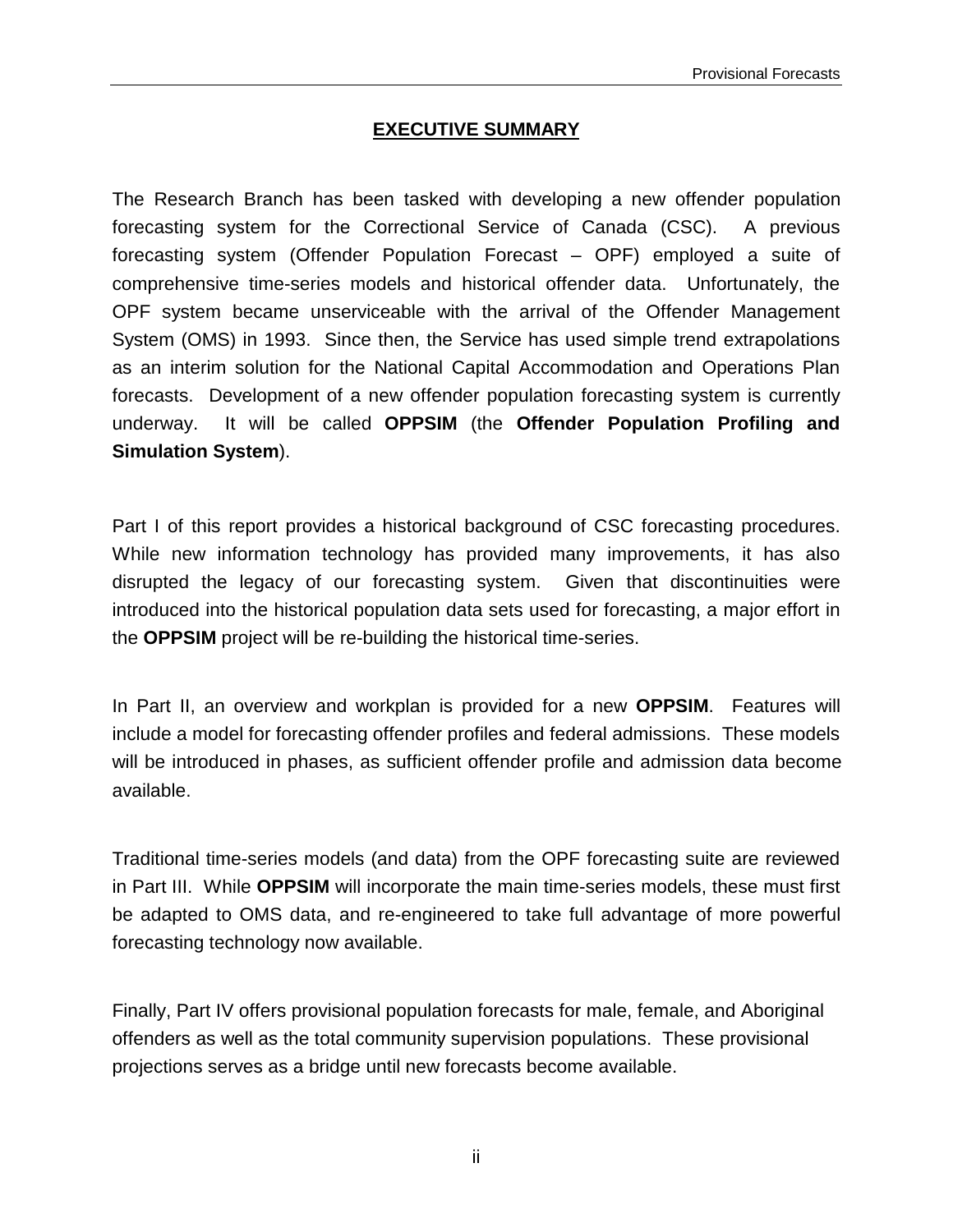# **TABLE OF CONTENTS**

| i.  |
|-----|
| ii. |
|     |
|     |
|     |
| i.  |
| ii. |
|     |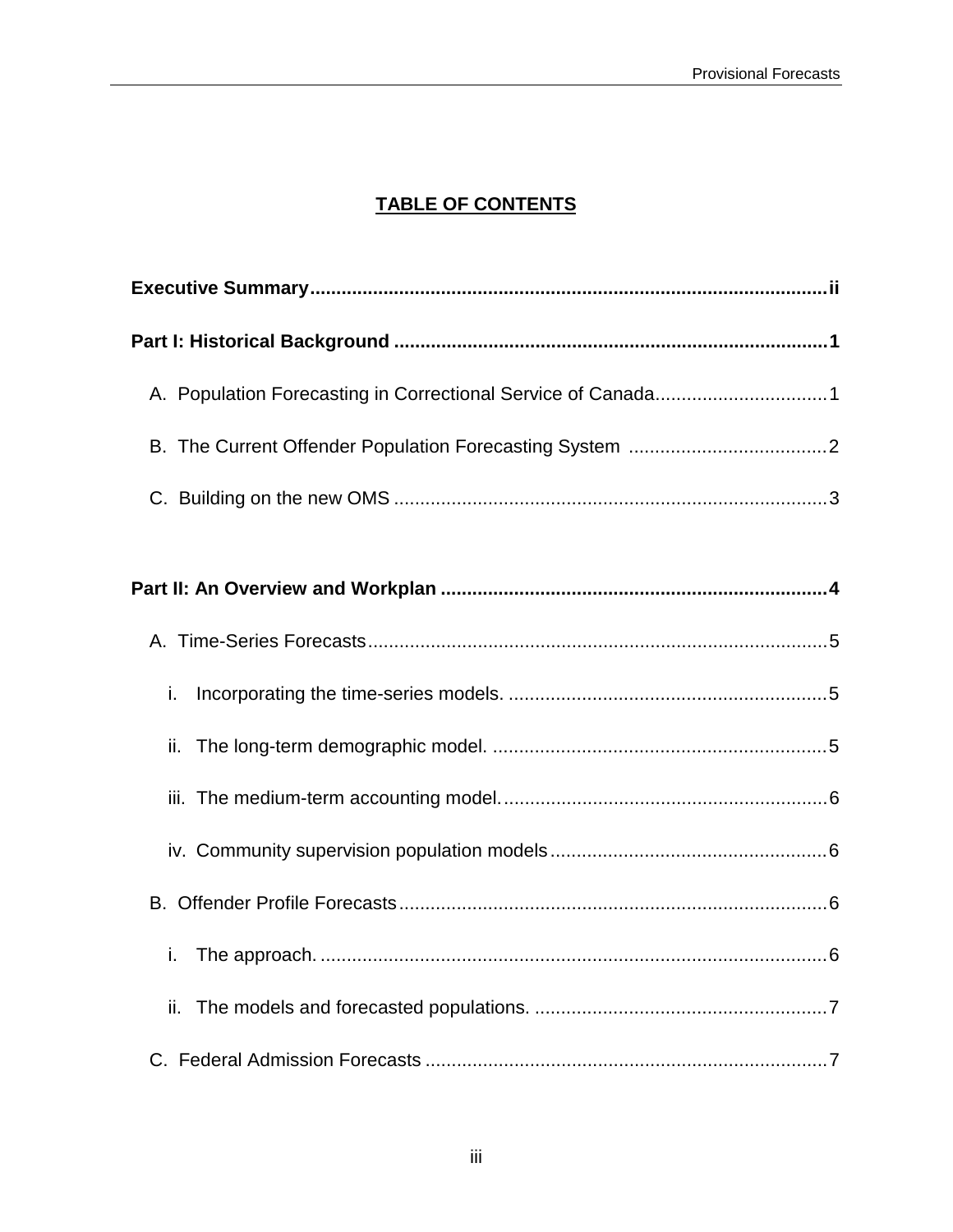|--|--|--|--|--|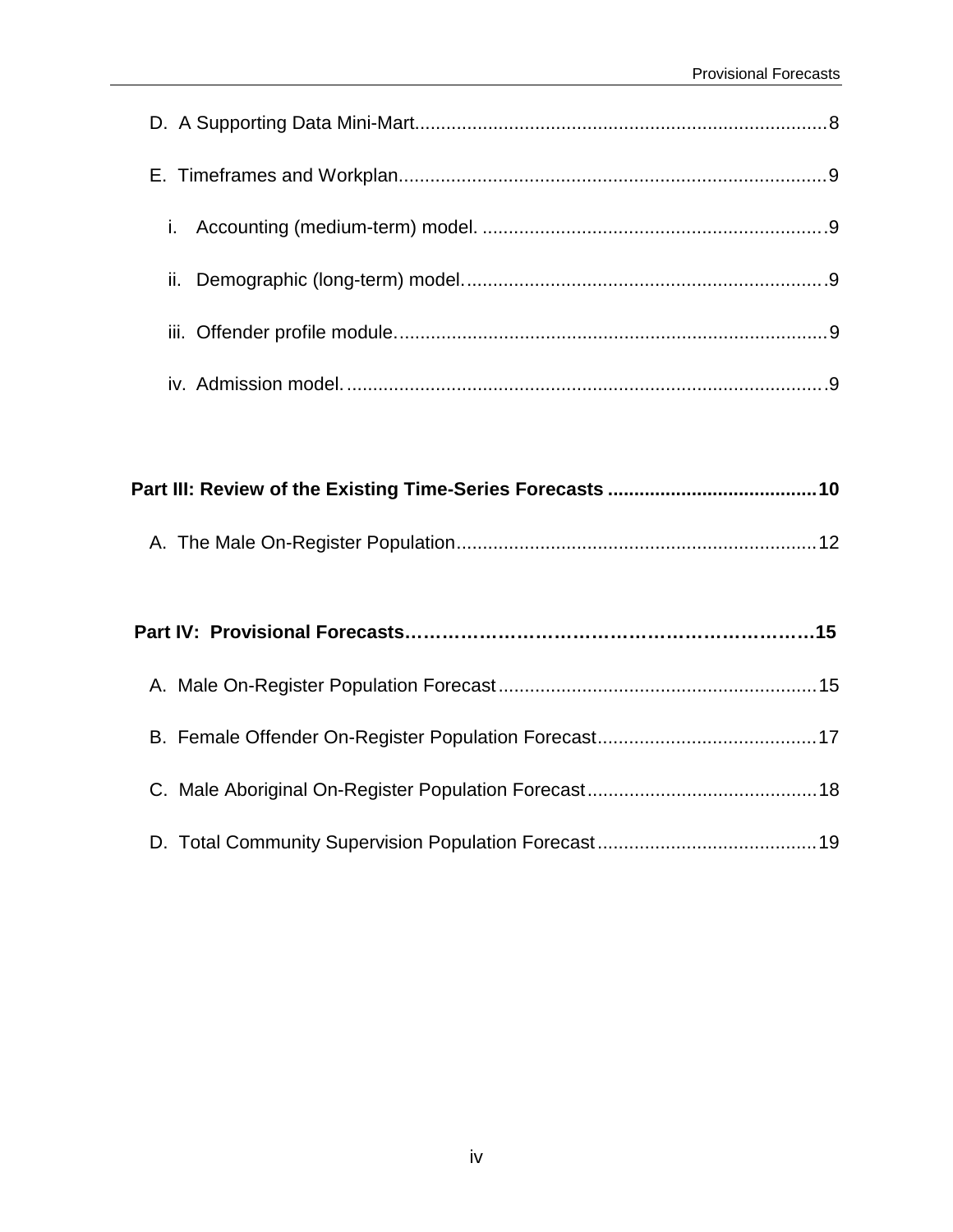# **LIST OF TABLES**

| Table 3: Provisional Male On-Register Population Growth, by Region16      |  |
|---------------------------------------------------------------------------|--|
| Table 4: Trends in the Growth Rate (Male On-Register Population) 17       |  |
| Table 5: Female Offender Population Growth, by Region  18                 |  |
|                                                                           |  |
|                                                                           |  |
| Table 8: Provisional Community Supervision Population Growth, by Region20 |  |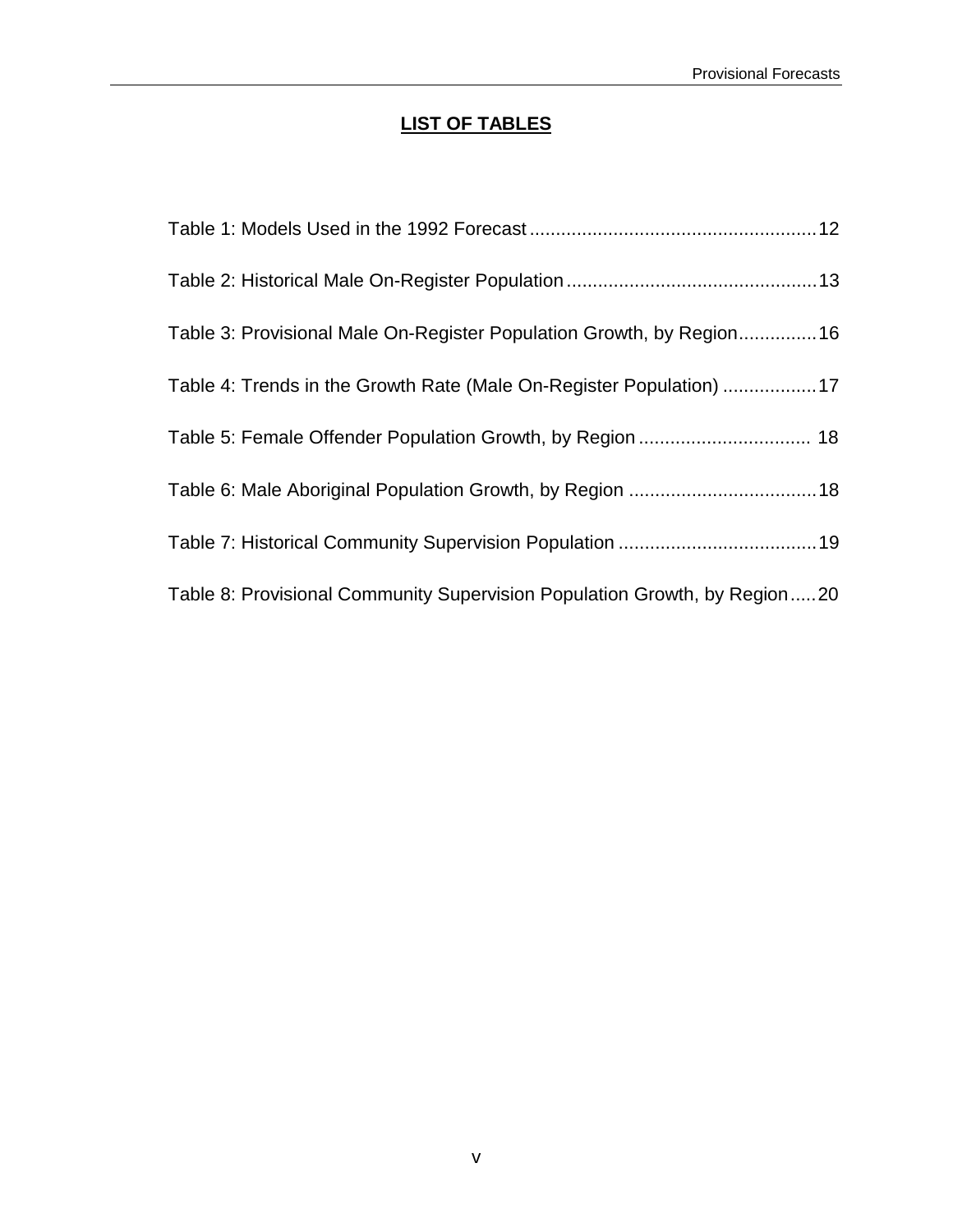# **PART I: HISTORICAL BACKGROUND**

The Correctional Service of Canada (CSC) has employed several different forecasting methodologies and systems over the years. This reflects both the changing requirements of end users and improvements in the offender population forecast technology available. A review of this evolution helps to better understand the current situation and the directions being taken.

# **A. Population Forecasting in Correctional Service of Canada**

In 1983, Carolyn Canfield commented on the number of different approaches to offender population forecasting that the CSC had used over the previous decade. These ranged from fairly simple extrapolations of recent trends in inmate population level, tempered by subjective judgment about regional variation from national growth, to an extensive population simulation system encompassing different techniques, sources of information, planning applications and monitoring activities.<sup>1</sup>

The next decade saw CSC's approach evolve further. First, the Service's commitment to an advanced population simulation approach was gradually withdrawn (a new Federal Corrections Simulation Model – FCSM – had been introduced in the late 1970s). However, the FCSM system proved too difficult to support with the technology and electronic database systems of the day, and the Service gradually lost confidence in that approach in favour of pure time-series methodologies. FCSM was gradually replaced with a suite of increasingly comprehensive time-series models. These models were frequently enhanced and eventually came to be known as the Offender Population Forecast (OPF). The Research Branch continued using OPF system use until as recently as August, 1992.

As development of an automated and more technologically advanced forecasting system was planned in 1986, it coincided with the new Offender Management System (OMS) project just being launched. The new forecasting system was to be called the Offender Population Forecasting System (OPFS), and was to be developed in parallel

 $\overline{a}$ 

<sup>1</sup> Carolyn Canfield, **Forecasting Correctional Populations: The Correctional Service of Canada**. The Research Group, Toronto, December, 1983 (p.13).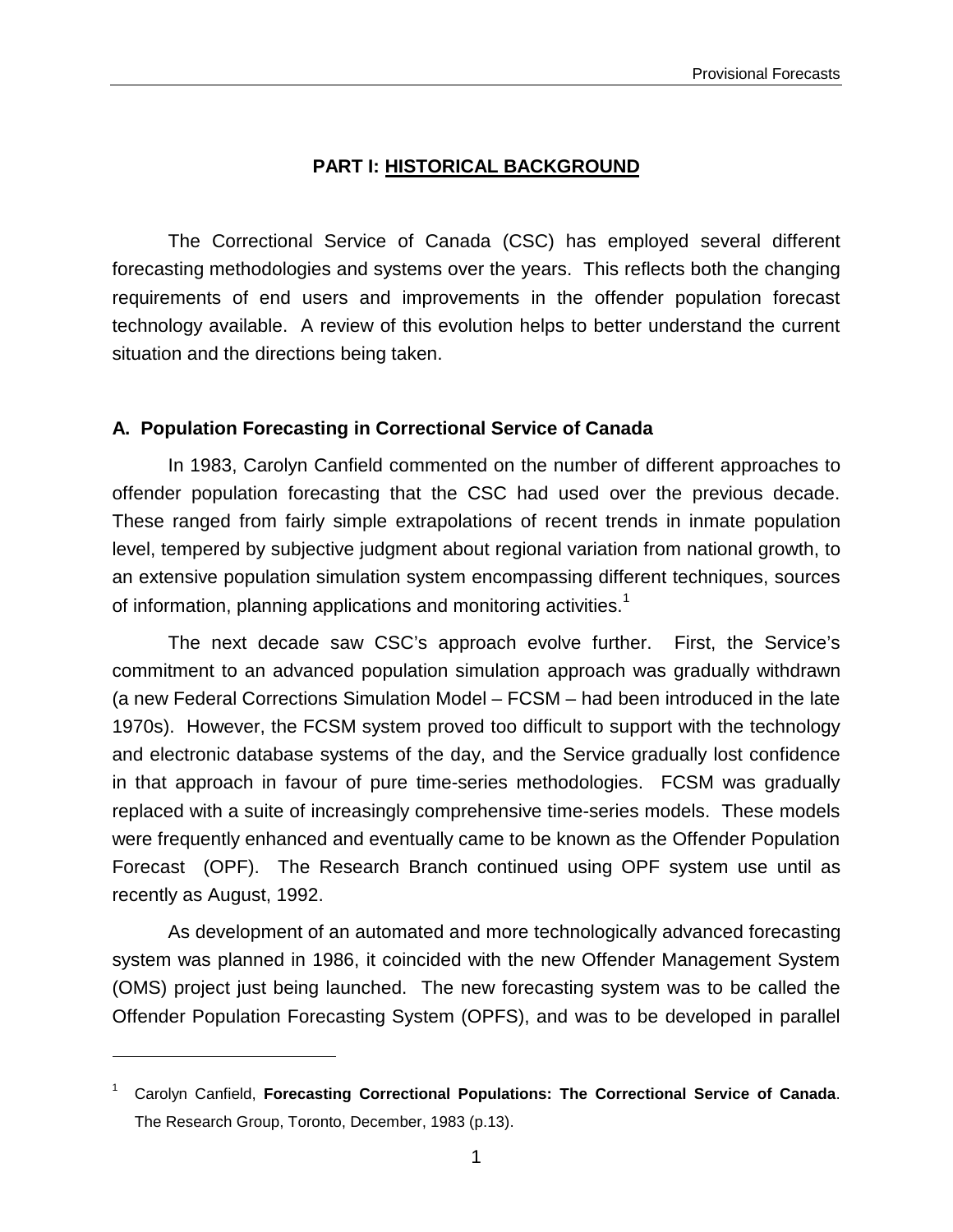with the new OMS. Although initial project definition and requirements were begun, development of the new OMS fell behind schedule and work on the OPFS project was unable to proceed.

When OMS arrived in 1993, the OPFS project had long been dormant and only the OPF time-series models were in use. Unfortunately, the arrival of OMS also interrupted most of the historical time-series used by OPF. Consequently, the models themselves were unable to read new OMS data without major re-programming. CSC had to quickly revert to simple trend extrapolations to meet immediate planning needs. These extrapolations were based on offender population counts from the old Inmate Movement System, as time-series data was not yet available from OMS.

In 1993, the statistical reporting and offender population forecasting functions were transferred from the Research Branch. However by 1997, the function of offender population forecasting returned to Research, along with it the task of developing a new forecasting system.

#### **B. The Current Offender Population Forecasting System**

Discontinuities were introduced into most of the historical time-series data when OMS arrived, and most of these series require some re-engineering. Specific data issues are examined in a later section of this report. Nevertheless, several modifications to the OPF models were on the agenda before the arrival of OMS, and these issues will be addressed in the new OPFS system. For example:

- i) OPFS should add a capacity for short-term forecasting (simulation) and impact analysis;
- ii) time-series models have proved inadequate for forecasting the community supervision population and a different kind of model will be developed; and
- iii) a capacity to forecast by offender security levels.

In addition, new issues are continuously arising that may require additional modifications to CSC's forecasting system. For example, new legislation can change the number or type of offenders who are entering federal corrections, or the sentences they are required to serve.

The CCRA (1992) changed the way the Service counts the Day Parole population, for example, which invalidated the previous admission and release timeseries. As a result, the medium term (5-year) forecast, because it depends on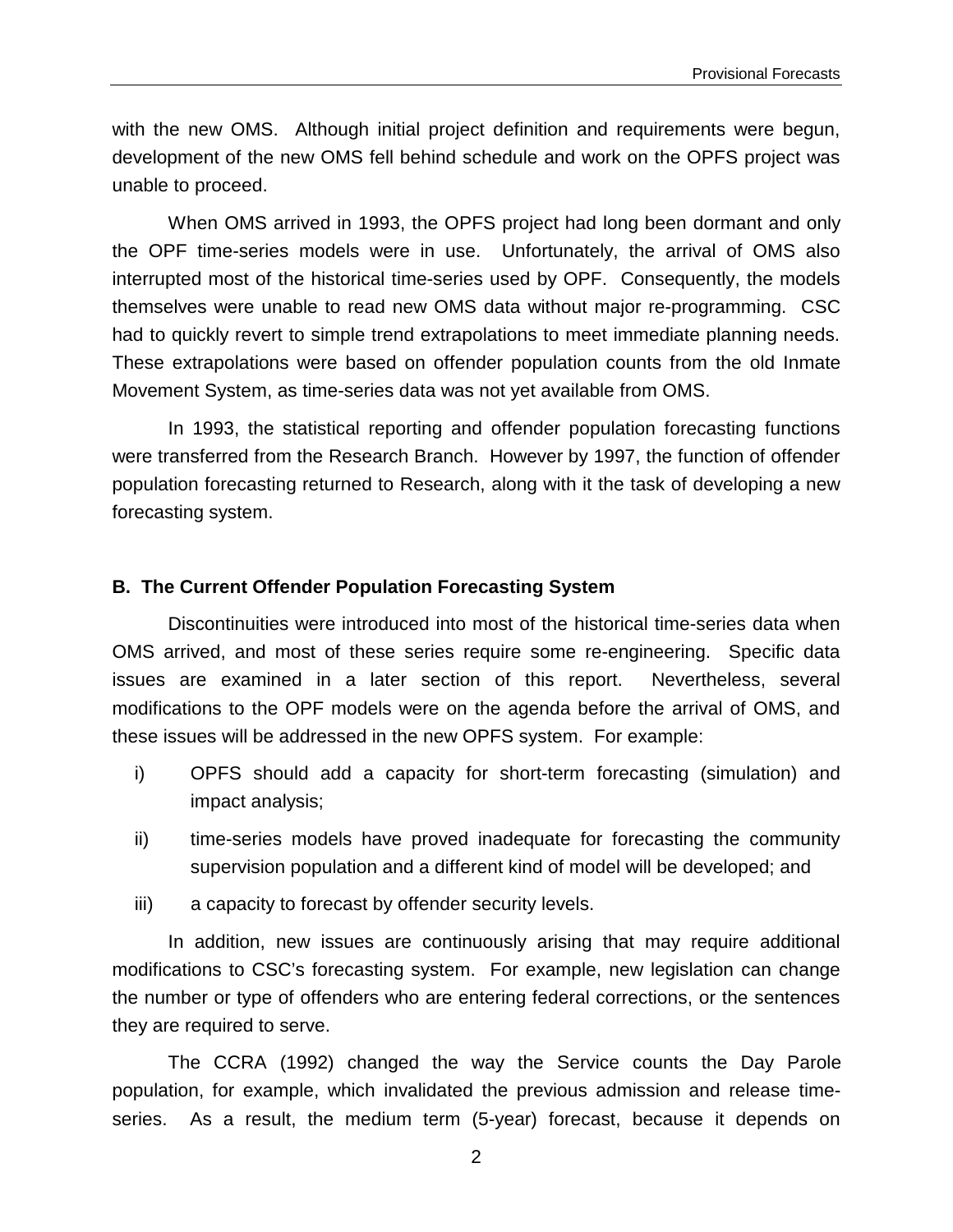admission and release data collected under the old definitions, is no longer functional. Such technical problems often arise, so a forecasting system must be sufficiently flexible to accommodate changing requirements.

The initial challenge for OPPSIM will be to re-establish continuity between the CSC's historical time series and the new OMS data. Fortunately, continuity problems between the "male on-register" population time-series and the new OMS data are relatively minor and an interim forecast for this key population group can be produced immediately. Unfortunately, other data series present more serious problems and we have had to develop estimating procedures in order to produce interim projections.

### **C. Building on the new OMS**

Implemented in September 1993, the OMS has ushered in a new information era. OMS greatly expands the information that is available on federal offenders, particularly in the realm of offender risk/need assessments and population profiling. In addition to the expanded range of information, forecasting technology has also made major advances over the past decade that can now be reflected in the OPPSIM system.

The Research Branch will design a more advanced system than was originally planned by making extensive use of the new Offender Intake Assessment (OIA) information, the plan calls for a "pilot" of the new OPPSIM system by the end of this fiscal year.

The first release of **OPPSIM** is being called a "pilot" system although most of the models will be fully functional at that time. Unfortunately, the system itself will be ready before a significant number of the trend time-series that are needed for forecasting. It will take several additional years to acquire some of the data – for example; several of the Women's Institutions are new so we are looking at five more years to acquire a minimum set a historical data. Similarly, offender risk/needs data derived from OIAS, has been collected for just over three years (e.g., from November 1994) so this series will not have a minimum set until the end of 1999. Typically, it requires a minimum of 50 to 60 time periods to begin accurate forecasting (i.e., four to five years of consistent data), so estimates of population will serve data for an interim period to provide early projections.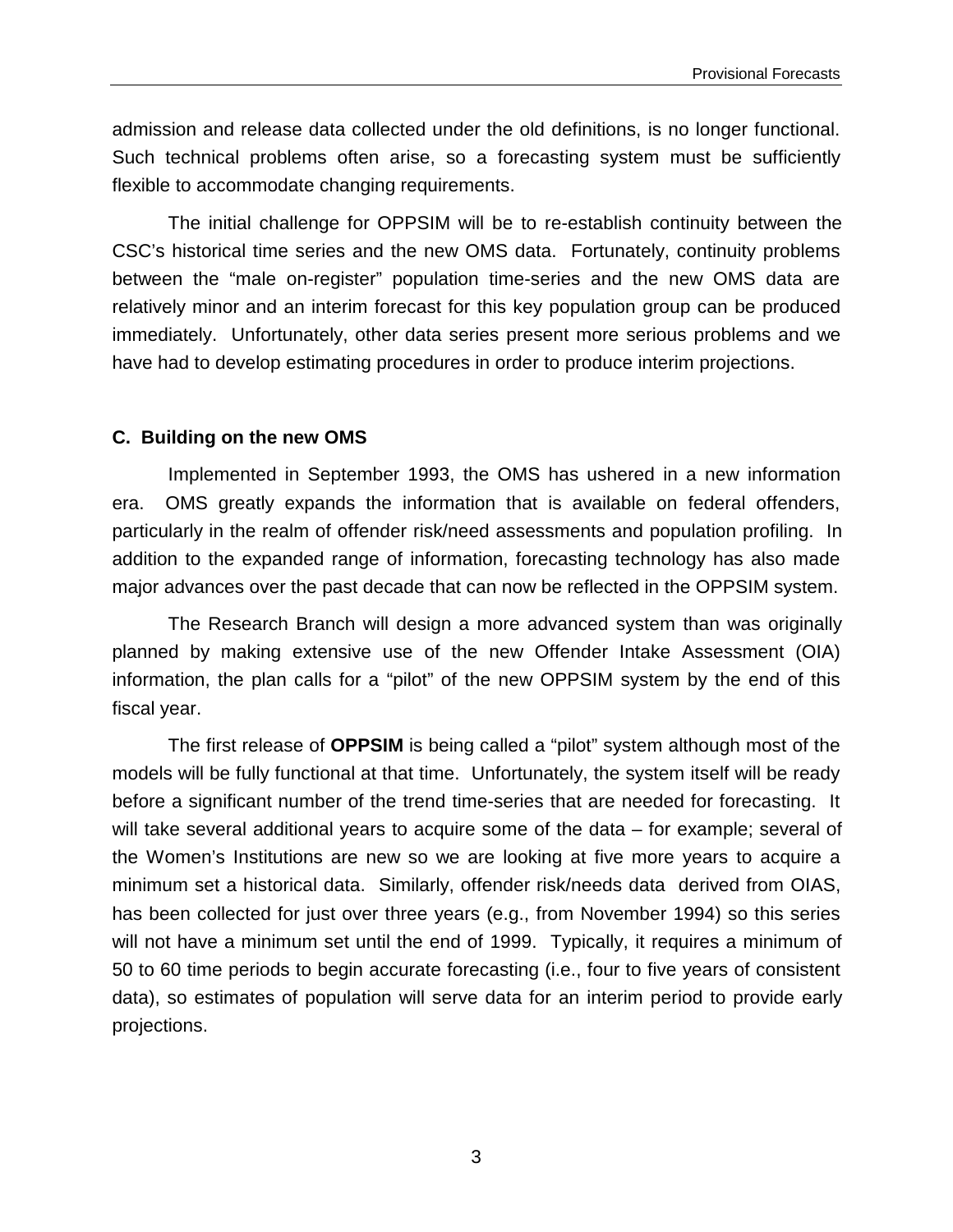### **PART II: AN OVERVIEW AND WORKPLAN**

The new **OPPSIM** will have two major components: i) a forecasting and simulation system, and; ii) a database management system for collecting and storing special research data files. The forecasting component **OPPSIM** will have three distinct modules:

- 1. The first module will be two time-series models retained from the earlier forecast – a medium- and a long-term forecasting model. The long-term model will use the basic "demographic" model from OPF, modified to include male, Women Offender, and male-Aboriginal offender population forecasts. The medium-term forecast will use the "accounting" model from OPF, also re-developed to cover these same populations. This model will also incorporate admission and release projections from the new admission module.
- 2. The second module (completely new) will forecast offender risk/needs profiles, including release and re-admission probability forecasts.
- 3. The third module (also new) will forecast new federal admissions. It will start with crime trends but will eventually use comprehensive criminal court, Youth and Adult custody, labour force, and other relevant socio-economic trends.

A system to collect and manage historical databases. This will be called OPPS-2 (after the original Offender Population Profile System, 1990-93), and will be developed in parallel with **OPPSIM**. This is an automated mini-mart, for storing and managing standardized monthly research files of population profile and count statistics, for forecasting, simulation modeling and interactive impact analysis.

Development of the two components will proceed in parallel. To facilitate this, OPPSIM will use the SAS© Information System application software for development of both the forecasting and data-mart components. The research mini-mart (OPPS-2) will be developed using SAS/WA©, and the **OPPSIM** forecasting models will be developed in SAS/ETS<sup>©</sup> and SAS/STAT<sup>©</sup>. The project will be developed to Windows95<sup>©</sup> and Windows NT<sup>©</sup> platform standards. The Research Branch has had significant success using this integrated approach (i.e., SAS was used both for the OPF forecast models and the first OPPS system).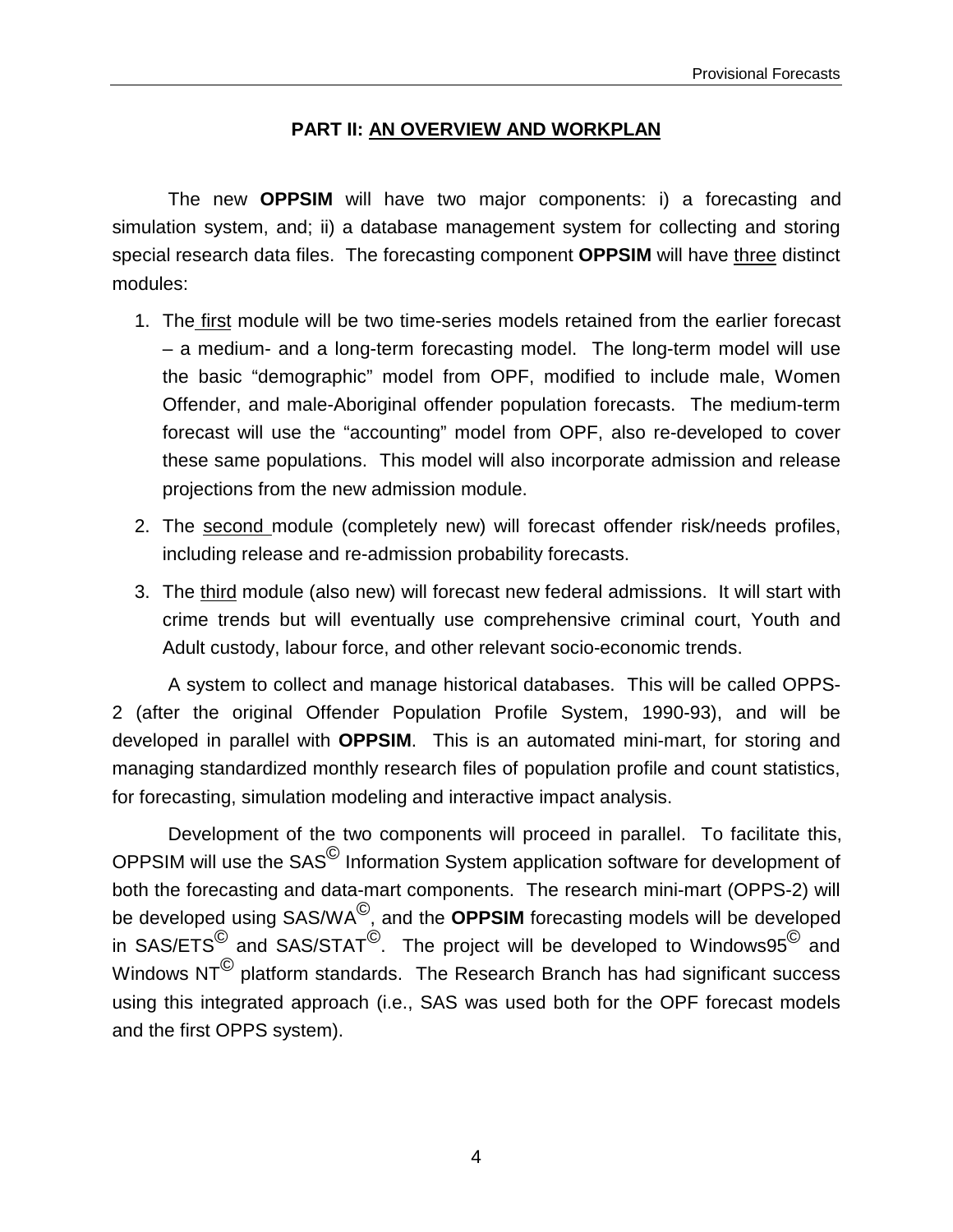It is proposed to go significantly beyond what was planned for the OPFS project. Circumstances have changed since that project was originally defined and the new system should keep abreast of the current forecasting and data management technologies.

CSC's activities have become more deeply focused on population profiling which is recognized as indispensable for effective population management. Today's population forecast must be aligned to support strategic simulation exercises and population projections. Put simply, the new forecast must help the Service differentiate among offenders by providing strategic information and population profile projections over various planning horizons. OPPSIM is designed to address this forecasting requirement whereas the OPFS was not.

# **A. Time-Series Forecasts**

Although we have focused on the innovations in OPPSIM, there will also be a continuing need for CSC's traditional and proven time-series models. The current OPF models are the result of nearly two decades of experience with forecasts and testing. Two basic models need to be preserved: i) a "demographic model" for long-term forecasting; and ii) an "accounting model" for forecasting medium-term populations. Both models retain their validity even though one at least will need considerable reengineering. Both must be expanded, to provide forecasts for additional offender populations (i.e., Women, male Aboriginals).

# **i) Incorporating the time-series models:**

OPPSIM will incorporate both the medium- and long-term offender population forecast models. The "accounting model" is used specifically for medium-term (1-5 year) projections, since this type of model looses accuracy beyond 4-5 years. A "demographic model" is used to extend the medium term forecasts, with the two projections spliced together at years 4-6 to give a smoothed 10-year long-term forecast. This maximizes the accuracy of each method and gives more reliable overall results.

# **ii) The long-term demographic model:**

The current demographic model is used for long-term (10-year) forecasting, and relies on regional trends in age-group incarceration rates combined with Statistics Canada 10-year age-group population projections. The current demographic model is available only for the male on-register population. Therefore, new demographic models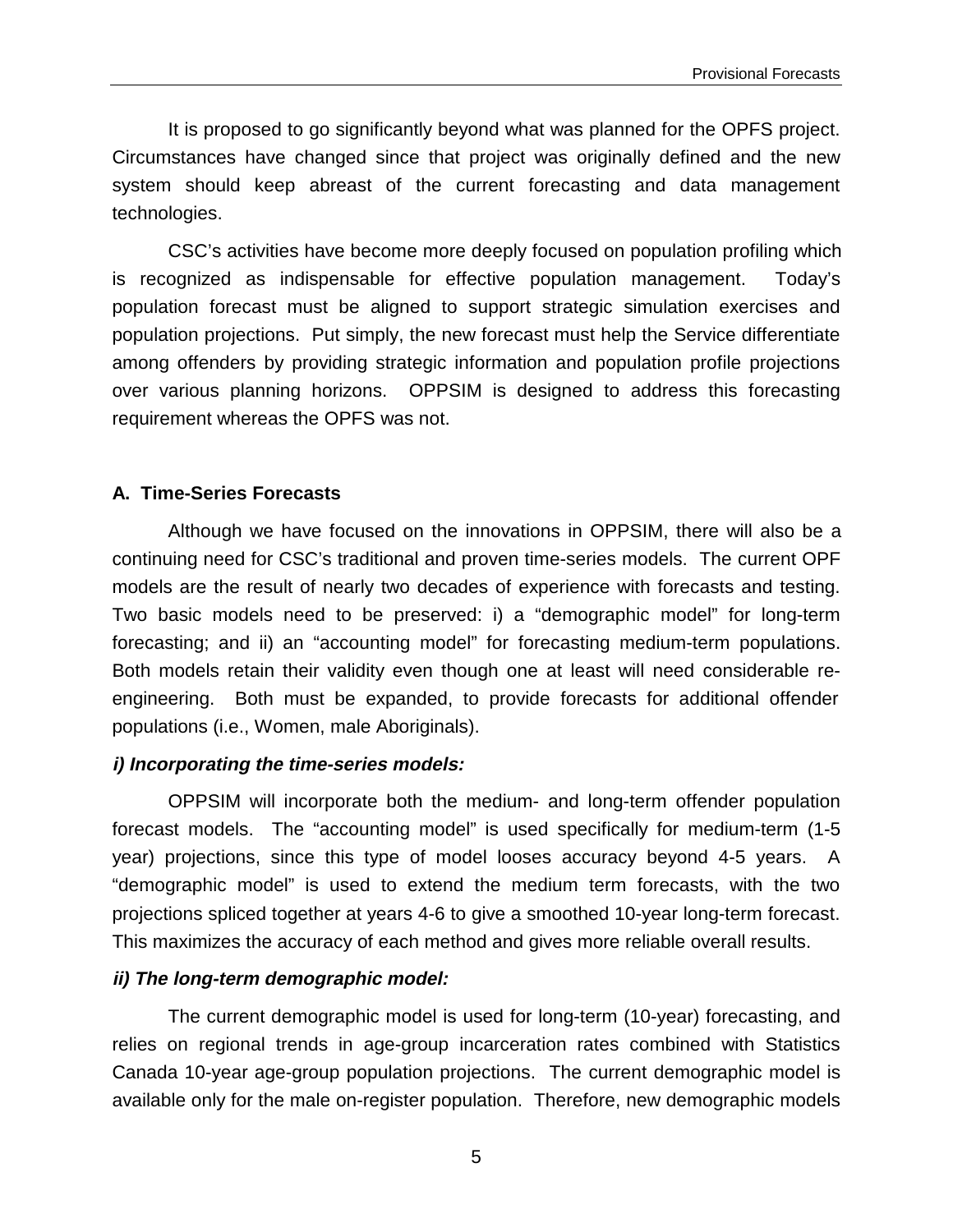are needed for male Aboriginal and female offenders. This model is still very valid but needs to be updated with population projections from the 1996 Census.

A new demographic model specifically for female offenders will be delayed until historical data for the new Women Offender institutions is available. Actual data is currently available only for a National forecast for female offenders and population "estimates" (based on "region of sentencing") have to be used for Regional forecasts. This situation will continue until we have real historical data for all of the new institution (in about 5 years).

# **iii) The medium-term accounting model:**

The current accounting model is used to forecast medium-term (5-year) population growth by projecting historical net monthly admissions minus releases. The current medium-term model also applies only to the male on-register population, and is currently non-functional because OMS (as a result of Bill C-36) has changed the definition of custody admission and release. This model will be re-developed for OPPSIM, to forecast female offender and male-Aboriginal offender populations and to use projections from the new federal admission forecast (Module 3).

### **iv) Community Supervision population models**

The current forecast for the community supervision population uses a regression (simple moving average) model. This model has been producing unacceptable results (see part 4) and a new model is needed. An accounting model will be adapted for medium-term forecasting of the community supervision population. This new model will incorporate input of institutional release rates and community failure rates (derived from Module-2). The model will include Day Parole, Full Parole and Statutory Release offenders.

# **B. Offender Profile Forecasts**

# i) The approach:

OPPSIM will use Offender Intake Assessment (OIA) risk/needs indicators to forecast future offender profiles. When sufficient historical trend data have been collected, offender profile models will be developed to:

• Forecast an **incarcerated population profile** (using OIA);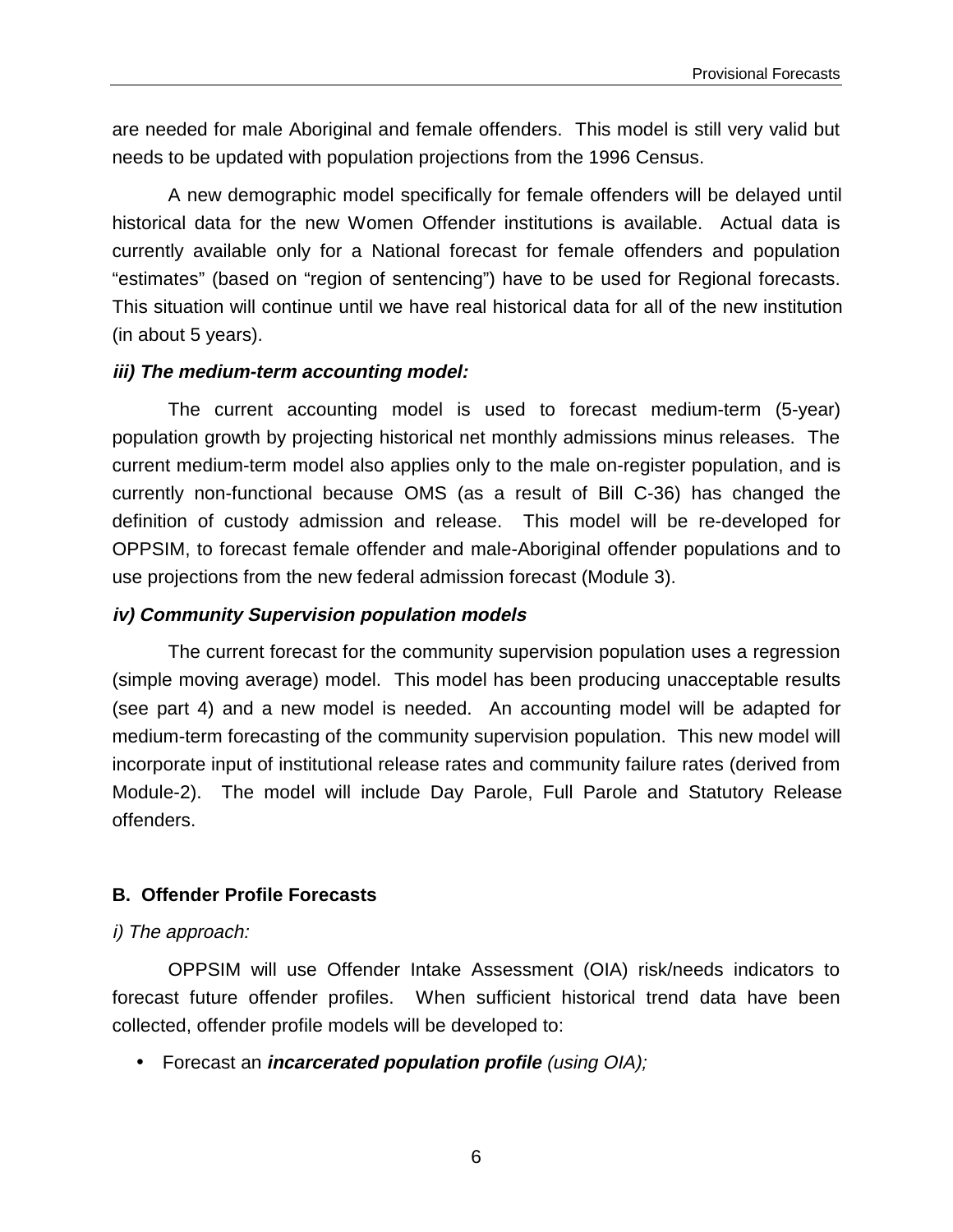- Forecast a **community supervision population profile** (using Community Risk/Needs Management Scale (CRNMS) );
- Forecast **institutional release rate** (using OIA historical "reintegration" probabilities);
- Forecast **community failure rates** (using Community Risk/Needs Management Scale historical "reintegration" trends);
- Forecast **long-range accommodation needs** for the institutional population (using historical trends from the Custody Rating Scale).

#### ii) The models and forecasted populations:

The offender profile model will be a stand-alone module, and will produce forecasts for male, female, Aboriginal and non-Aboriginal offender populations both, in custody and under community supervision.

The **OPPSIM** offender-profiling module will have a generic capacity for special impact analysis and simulations.

#### **C. Federal Admission Forecasts**

This model will predict new federal admissions. The major factors which determine admissions to federal custody are: 1) the number of crimes committed, 2) the number of people arrested, tried, and convicted, and 3) the number sentenced (and their length of sentence) to a federal term.

In addition, this model will estimate indirect effects from other socio-economic trends (e.g., unemployment rates, population demographic trends, school dropout rates, etc.). These factors and relationships are not as well understood, so the model will be gradually expanded as tests identify an important new contribution.

A stand-alone module will be developed for federal admissions forecasting, to allow future changes and enhancements to OPPSIM without requiring the whole system to be modified.

A multivariate regression forecast mode will be used, with independent forecasts developed for each of the administration Region of the Service to accurately reflect regional criminal justice and socio-economic trends.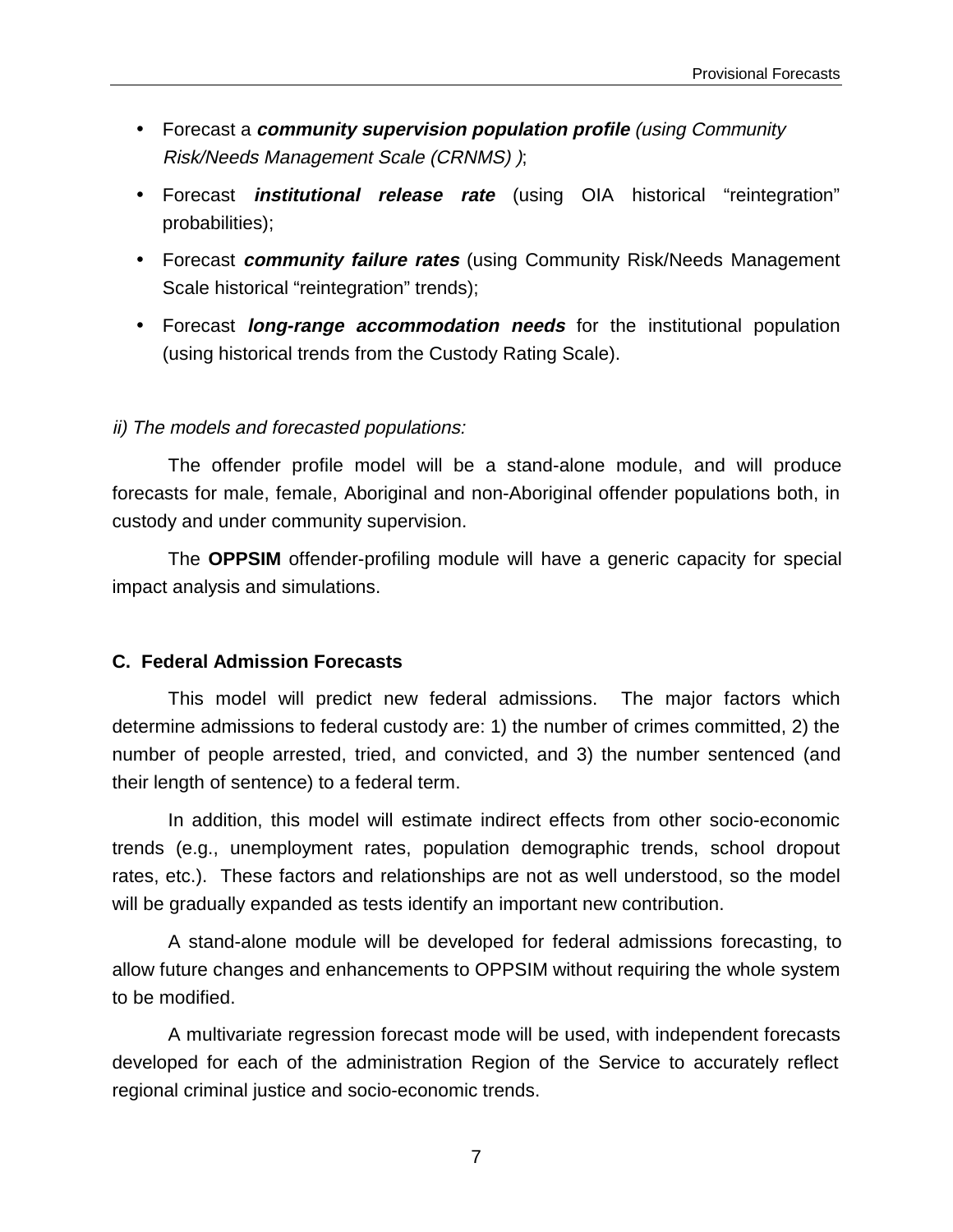# **D. A Supporting Data Mini-Mart**

Offender data for population forecasting must be consistent with official by reported CSC offender statistics. Therefore, all forecasting data will be derived from the OMS, the source for all official offender statistics.

However, data from OMS cannot be used directly, as there is no provision to capture offender population snapshots and keep these as historical files. A special research database must be constructed for forecasting and simulation. These research files will consist of offender population snapshots, extracted at monthly intervals from OMS and maintained in their own data mini-mart.

Experience has showed this to be very practical approach, the Research Branch having used this approach in the original Offender Population Profile System (OPPS) seven years ago. A bonus is that monthly-offender snapshots are ideal to use for simulation modeling while the development tools today are much more powerful.

Advanced data warehousing methodology (i.e.,  $SAS/WA^{\circledcirc}$ ) will be used to capture and manage data extracted from OMS every month. The forecasting models will also be developed in the SAS system (i.e., using  $SAS/ETS^{\textcircled{C}}$  and  $SAS/STAT^{\textcircled{C}}$ ). The SAS interactive tools (i.e., SAS-Insight $^{\circ}$ ) will be used for simulations and impact analysis. This will insure an integrated platform for both the database and forecasting components.

- A research mini-mart (OPPS-2) will capture, organize and manage monthly population snapshots. The OPPS-2 system will be developed in parallel with OPPSIM.
- Historical population profiles from the old OPPS system (March 1990 through August 1993) will be resurrected and integrated into OPPS-2;
- When available, OMS data back-up tapes will be used to fill the gaps in the monthly information files (e.g., the data that was not captured, from September 1993 to the present).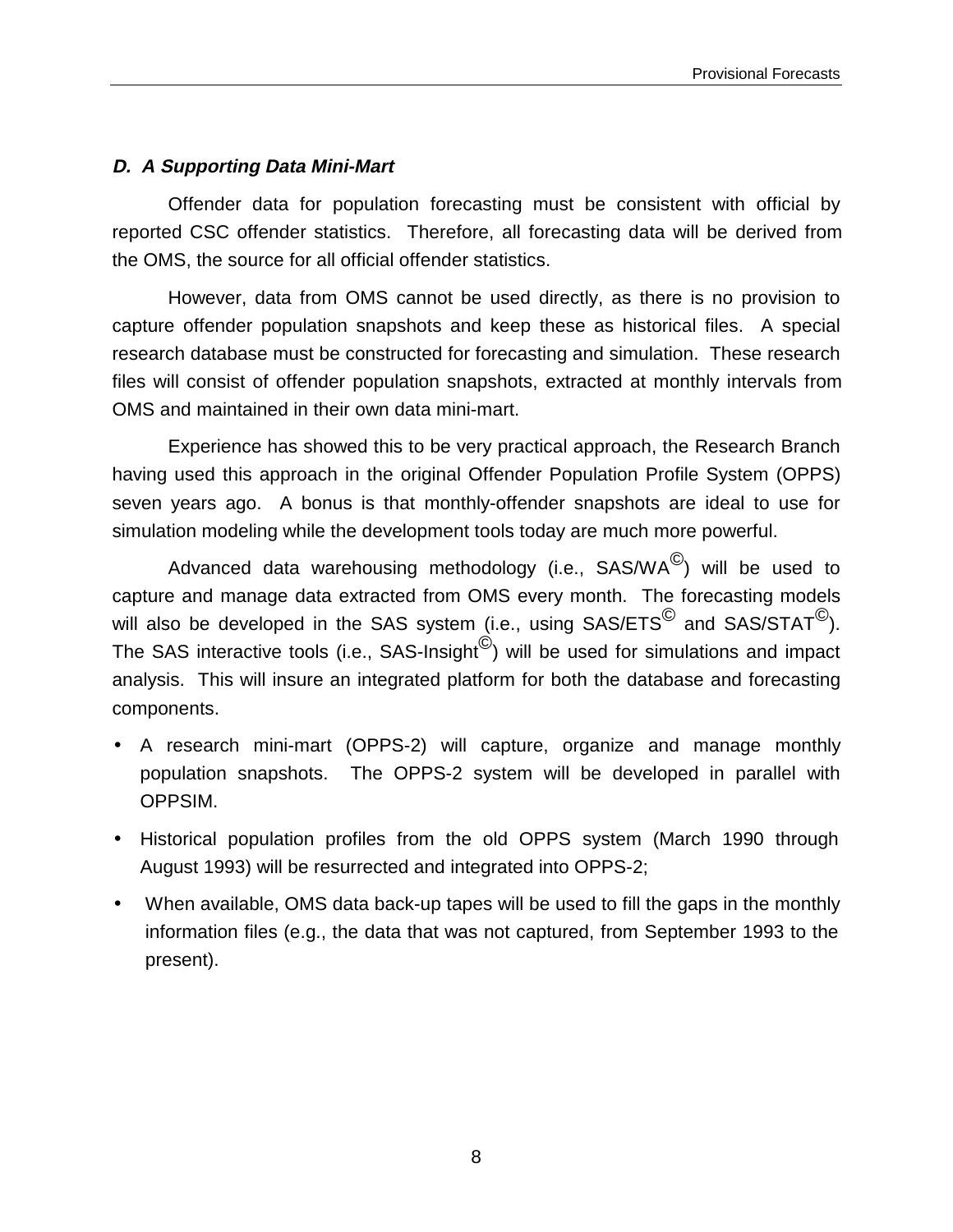# **E. Timeframes and Workplan:**

# i) Accounting (medium-term) model:

- A new medium-term accounting model will be developed, and will including a model for male, Women, and male Aboriginal populations. **[March 1999].**
- The medium-term accounting model will be extended to forecast the community supervision population. **[End of FY 1998-99].**

# ii) Demographic (long-term) model:

• Forecasts for long-term male, male Aboriginal, and Women Offender populations are provided in this report. These will be revised once new demographic projections (from the 1996 Census) are released **[November 1998].**

# iii) Offender profile:

- A pilot of the offender profile forecasting module will be complete and tested this FY. Preliminary forecasts (using 3 years of data) will be available **[March 1998].**
- This model will become fully functional (with 5-years of historical data) [January 1999].

# iv) Admission model:

- An admission model, which uses only crime trends, will be available by the end of this year. **[March 1998]**
- Collection of other criminal justice process information will occur incrementally. Adult Provincial Correction counts and admissions will be modeled the following year. **[March 1999].**
- Adult Criminal Court data will be added the year following. [March 2000].
- Youth Court and Youth Corrections is largely indirect (Youth trends first impact Provincial courts and Adult Corrections), so modeling these indicators will follow Adult Courts. **[March 2001]**
- Other non-justice and demographic indicators will be added over time. A proposal to develop these indicators in collaboration with Statistics Canada subject matter experts awaits approval. **[FY 1998-2001].**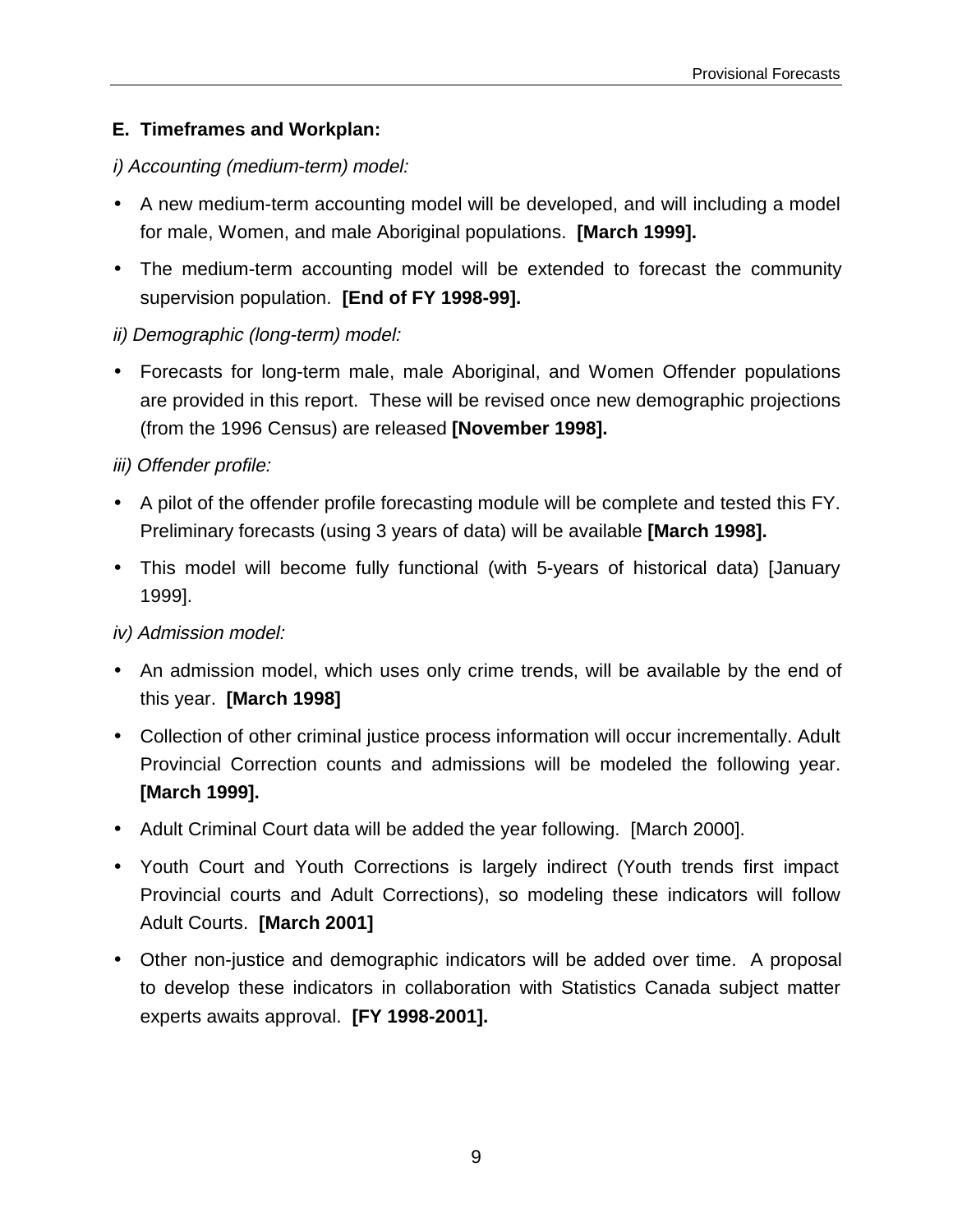### **PART III: REVIEW OF THE EXISTING TIME-SERIES FORECASTS**

The Research Branch used the OPF model suite when it conducted the last (August 1992) CSC forecasting. $^2$  At that time, the forecasting suite included:

- 1) a medium-term forecast (3-5 years) used in the annual Treasury Board budget plans, and;
- 2) a long-term forecast (6-10 years) used for Long-Range Accommodation Planning (LRAP).
- Note: The LRAP has now been replaced by the NCAOP. Forecasting requirements now reflect this consolidated planning instrument.

The forecasting models used in August 1992 are illustrated in Table 1 (below). The principal medium-term (5-year) model used an "accounting" approach and was used only to estimate the male on-register offender population – simple regression models were used to forecast other offender populations;

The main long-term forecast (6-10 years) used a demographic model. A simple time-series regression model was used for other offender populations;

Note: Forecasts were determined separately for each Region, and the are rolled-up to give a National forecast.

The long-term "male on-register population" forecast was considered sufficient for long-term accommodation planning, since male offenders represented 98% of CSC's institutional demand, and there was a single federal institution (P4W) for Women Offenders.

Several Women Offender's institutions have been in operation for a short time. A "special" long-term forecast was developed using regional distribution estimates to assist in the initial planning of these institutions, but a demographic model (similar to the model for men) will be developed a future phase.

Male-Aboriginal offenders were forecasted using a 5-year projection based on a simple moving average (regression) model. However, proposals for special aboriginalonly institutions indicate a male Aboriginal long-term forecast is becoming appropriate.

 $\overline{a}$ 

<sup>2</sup> Roger Boe, **CSC Offender Population Forecast for 1993 to 2002**. Correctional Service of Canada, August, 1992.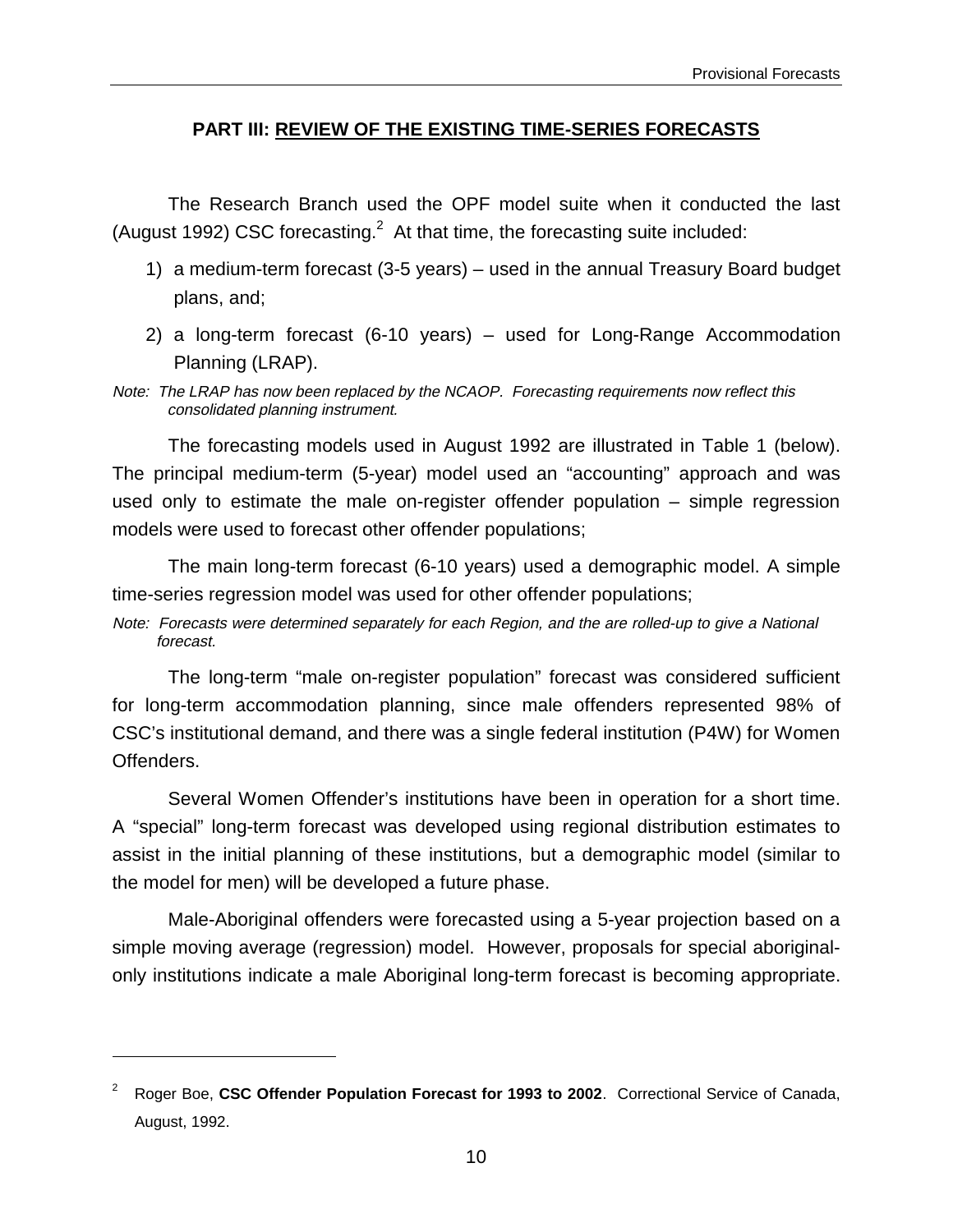Also, demographic trends for the Aboriginal population are different enough that a separate demographic model would be appropriate.

We have traditionally forecasted only a medium-term projection for the supervision population. However, the current model uses a simple moving average (regression) and not linked to the institutional population, or to estimates of custody releases. The models are therefore quite unsatisfactory and new ones are required.

Finally, a forecast for the "total institutional population" (the on-register population minus day paroles) was a special model used only in 1992. This projection addressed specific corporate objectives and would no longer be needed.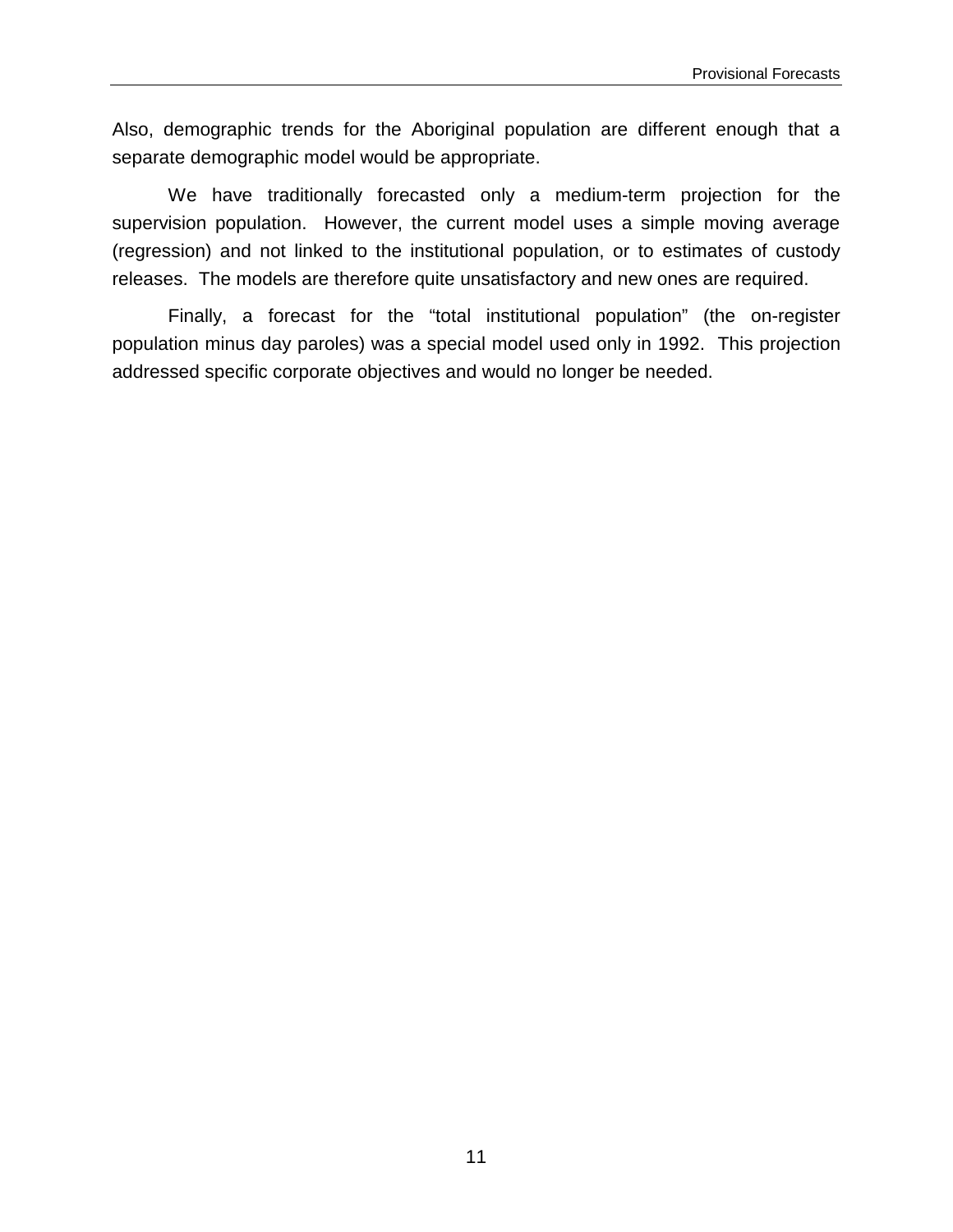| <b>FORECASTING METHODS AND FORECAST PERIODS</b>                        |                                                                                  |                                                                                 |  |  |
|------------------------------------------------------------------------|----------------------------------------------------------------------------------|---------------------------------------------------------------------------------|--|--|
| <b>OFFENDER SUB-</b><br><b>POPULATION</b>                              | <b>MEDIUM-TERM (5-YEAR)</b>                                                      | <b>LONG-TERM (10-</b><br><b>YEAR</b> )                                          |  |  |
| Male On-Register<br>Institutional (Daily Returns)*                     | <b>Accounting Model</b><br>(e.g., projection of<br>admissions minus<br>releases) | Demographic Model<br>(e.g., projections of age<br>based incarceration<br>rates) |  |  |
| Female On-Register by<br>Institution                                   | Simple Regression (SMA)<br>3-Year Moving Averages                                |                                                                                 |  |  |
| By Region of Sentence*                                                 | (as above)                                                                       | .                                                                               |  |  |
| Supervision Population(s)                                              | Simple Regression (SMA)<br>3-Year Moving Averages                                | .                                                                               |  |  |
| Male Aboriginal On-Register                                            | Simple Regression (SMA)<br>3-Year Moving Averages                                | .                                                                               |  |  |
| * New in 1992.<br>No forecast for this group, or this forecast period. |                                                                                  |                                                                                 |  |  |

**Table 1: Models Used in the 1992 Forecast**

#### **A. The Male On-Register Population**

 $\overline{a}$ 

The long-term forecast of the male on-register population traditionally has provided the main projections for long-range accommodation planning. This historical series has survived the transition to OMS relatively well. With some adjustments, these models can be incorporated into OPPSIM.

Since the male on-register growth trend has been basically linear for some four of the past seven decades, forecasting with a simple trend extrapolation method has been possible when quick projections have been needed. However, the slope of the linear trend is found to vary significantly for each of the past three decades, so simple linear projections will be less accurate than the models used in OPF. $3$ 

For this series, the historical data extends for nearly seven decades. For the past three decades, the trend is reasonably linear. A test of this linearity confirms this

<sup>3</sup> Using a simple linear model the growth over the period 1969 to 1978 averaged 270 net additional male offenders per year; this increased to an average of 445 net offenders from 1979 to 1988, and then declined 235 offenders per year for the most recent (1989-1997) period.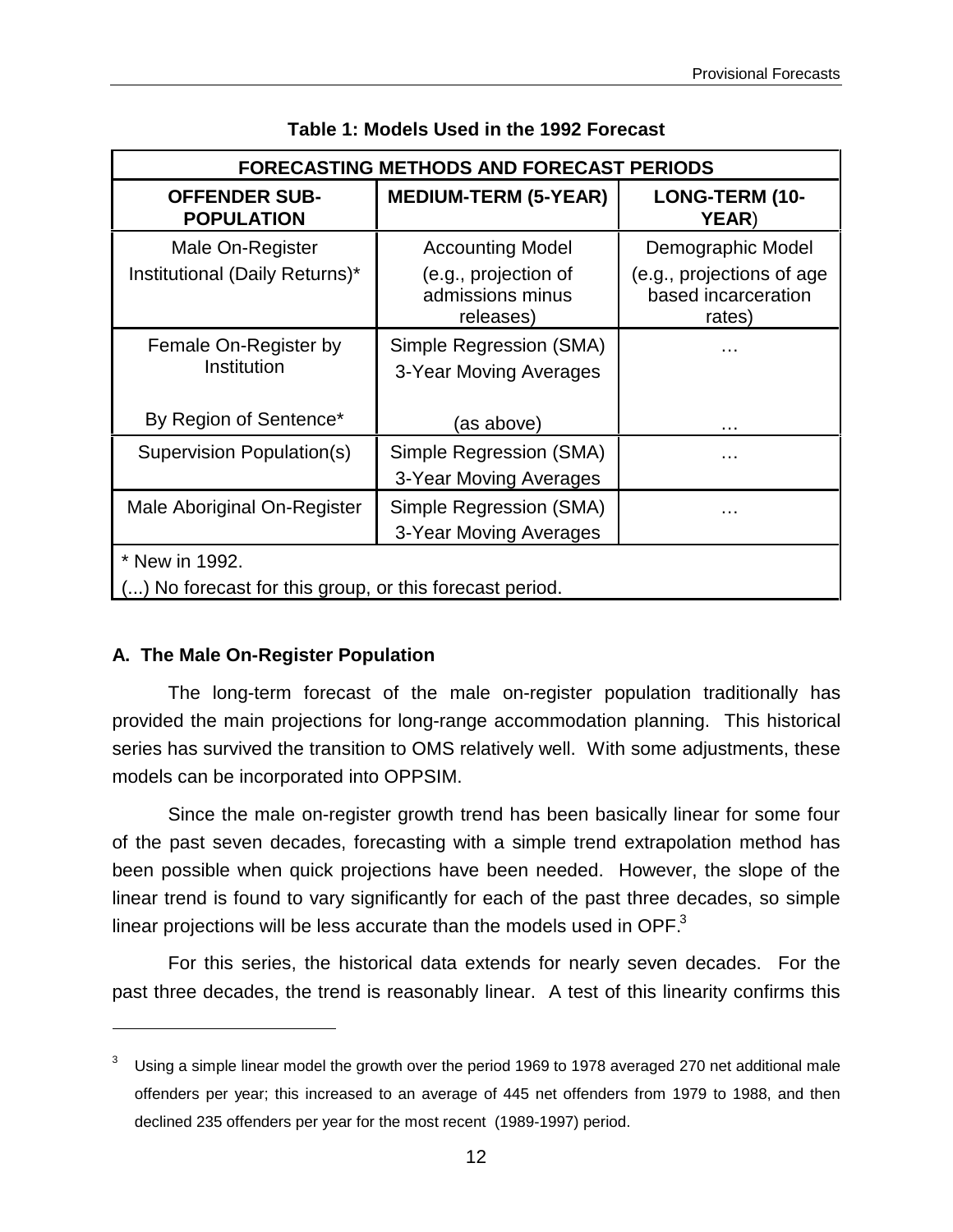for the three most recent ten-year periods (e.g., for 1969-78, 1979-88 and 1989-97). One earlier period (1949-58) also evidenced a basic linear trend.

Table 2 (below) shows the goodness-of-fit when a basic linear model was tested for each ten-year period since 1929. A poor linear fit (indicated by a low  $R^2$  value) is noted for three earlier periods (e.g., 1929-38, 1939-48 and 1958-68).

| Testing the Goodness-of-Fit of a Simple Linear Models, Seven Periods<br>(1929 to 1997) |                                                      |                    |  |  |  |  |
|----------------------------------------------------------------------------------------|------------------------------------------------------|--------------------|--|--|--|--|
| <b>10-Year Period</b>                                                                  | <b>Simple Linear Model</b><br><b>Goodness-of-Fit</b> |                    |  |  |  |  |
| 1.1929-38                                                                              | $Y = 23.7 + 3468$                                    | $R^2$ = 0.017 *    |  |  |  |  |
| 2.1939-48                                                                              | $Y = -9.8 + 3460$                                    | $R^2$ = 0.008 $^*$ |  |  |  |  |
| 3.1949-58                                                                              | $Y = 152.2 + 4143$                                   | $R^2 = 0.909$      |  |  |  |  |
| 4.1959-68                                                                              | $Y = 104.6 + 6355$                                   | $R^2$ = 0.472 $^*$ |  |  |  |  |
| 5.1969-78                                                                              | $Y = 270.9 + 6758$                                   | $R^2 = 0.872$      |  |  |  |  |
| 6.1979-88                                                                              | $Y = 445.5 + 8547$                                   | $R^2 = 0.935$      |  |  |  |  |
| 7.1989-97                                                                              | $Y = 234.6 + 12,961$                                 | $R^2$<br>0.839     |  |  |  |  |
| Model indicates a non-linear trend                                                     |                                                      |                    |  |  |  |  |

# **Table 2: Historical Male On-Register Population**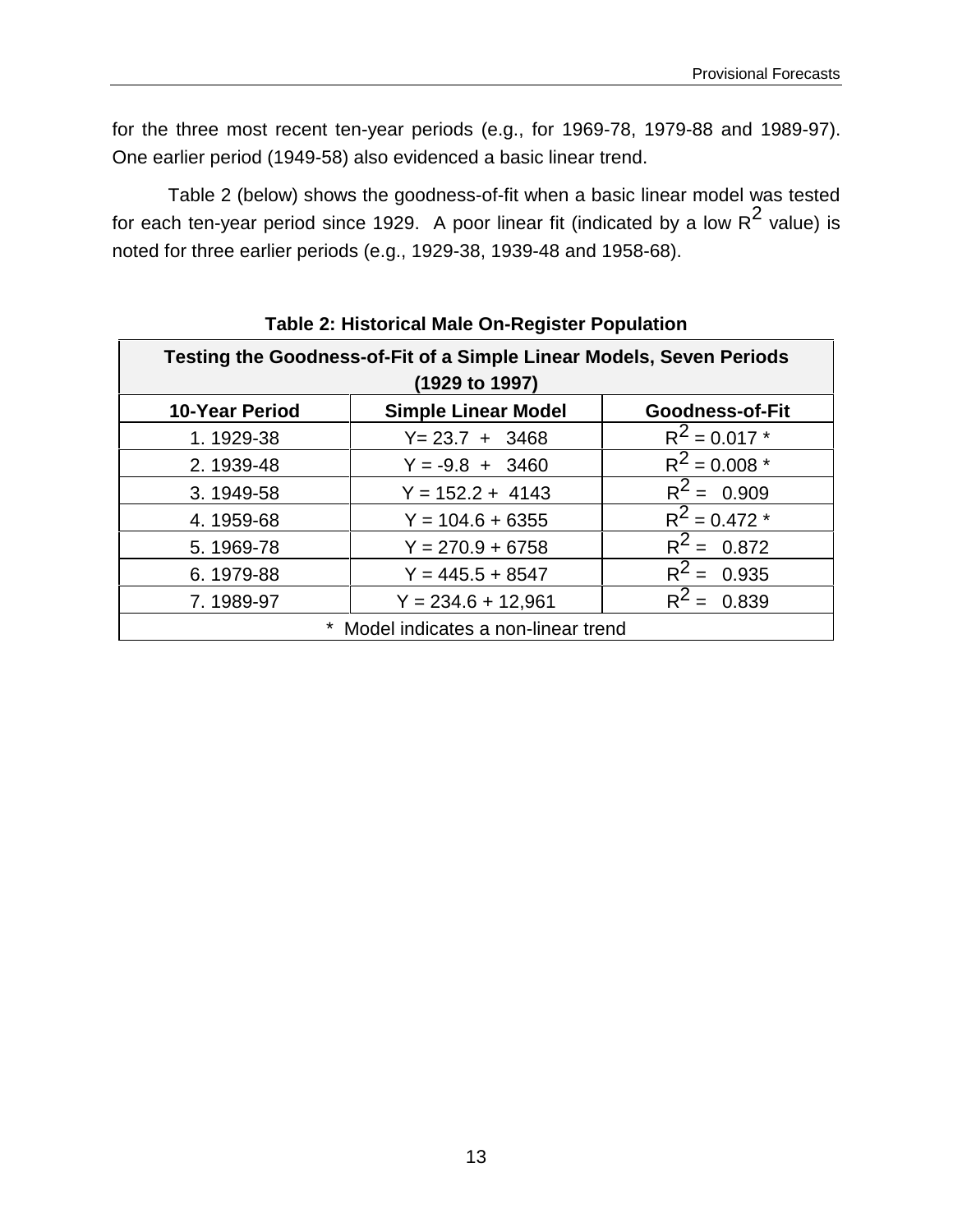Thus, despite all the demographic and legislative changes that have occurred in society over the past 30 years, a time-series model will still describe the historical male on-register population trend with reasonable accuracy. (This can be visualized by examining each of the trends in the following Chart below):



In summary, the trend in the growth of the male on-register population (who account for about 97% of the federal inmates) has increased in fairly stable and predictable ways. Therefore, the **OPPSIM** will be able to adapt the models and timeseries from OPF with minor revisions. Specifically, some counting differences (between OIS and OMS) need to be resolved and a suitable common definition of "on-register" decided upon.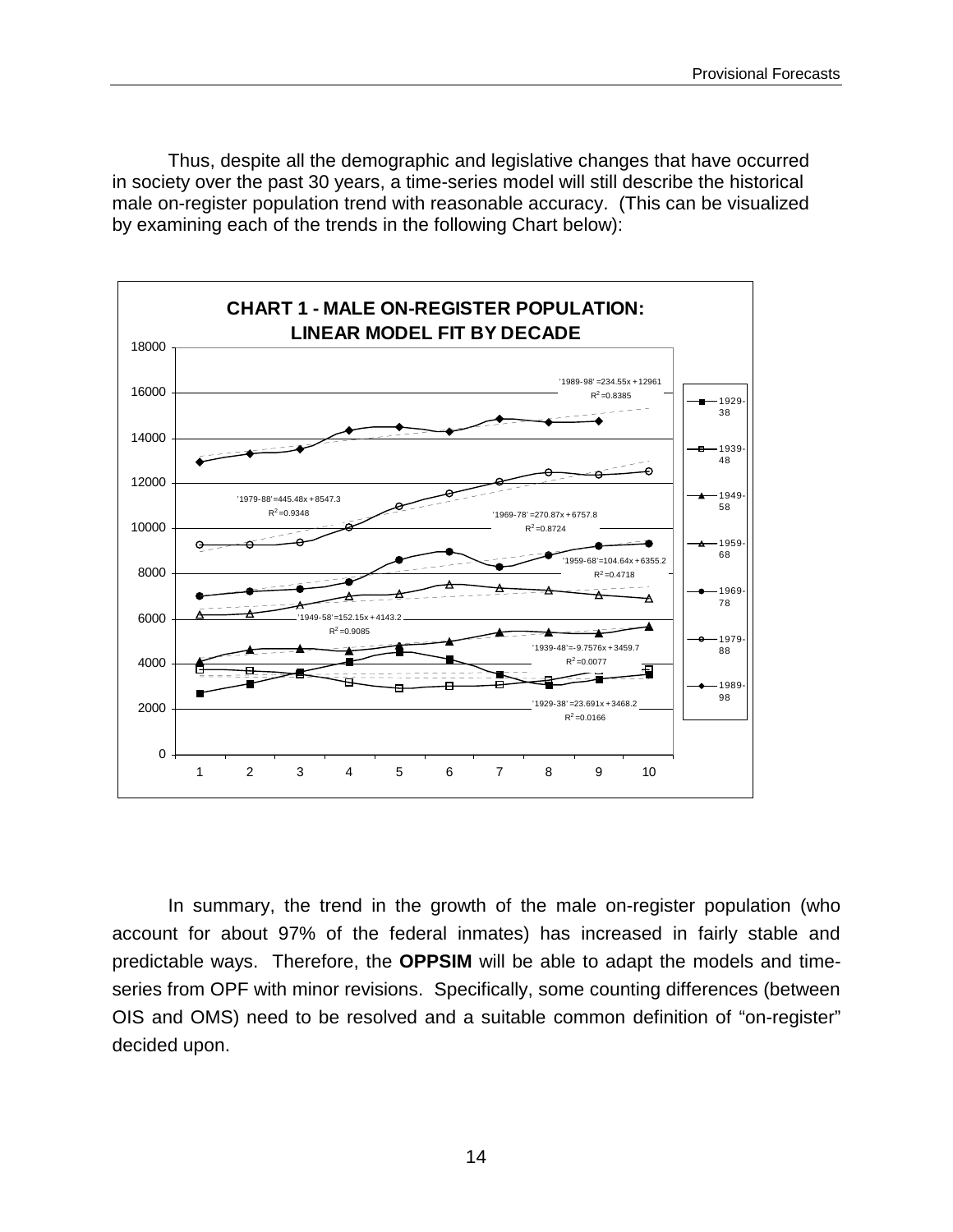#### **PART IV: PROVISIONAL FORECASTS**

Using the OPF models, interim forecasts were developed for the main components of the federal offender population. These forecasts use historical data that have been updated as accurately as possible, but estimates were required to bridge several discontinuities and data gaps.

Note: The interim forecasts for this report use data obtained from the MIC, the official source of OMS offender population information for the CSC. It is important that all official statistics use a common source. However, these results will differ somewhat from the current NCAOP forecasts, which use data from the IMS system.

The basic assumption in time-series modeling is that future will be much like the past. The environmental conditions for the period 1998-2007 are expected to be at least as varied as in the previous decade. On the one hand, overall crime rates seem likely to continue their decline, and a recent reduction in violent crime should also continue, due to the continuing aging of the population.

On the other hand, these trends will likely be offset to some degree by growing public frustration and fear of crime, which has manifest itself in calls for harsher penalties and tougher discretionary release conditions.

Meanwhile, on the social and economic front, the economy appears positioned for sustained improvements over the next few years and social program spending may also be increased as the deficit is reduced. Should these factors continue to balance out as they have in years previous, then projecting an annual growth of the federal offender population that is near the lower end of the historical range (i.e., 2.5 to 3%) appears reasonable.

#### **A. Male On-Register Population Forecast**

The full OPF "demographic" model could not be tested at this time, since Statistics Canada will not release population projections from the 1996 Census for another year. However, we did determine that a variant of the basic linear model best fit the trend for each region. This was usually an exponential smoothing model and the forecasts and models are shown in Appendix A, along with the comparable predictions from the 1993-2002 forecast.

Note: For forecasting, the March 31 offender population counts for each year.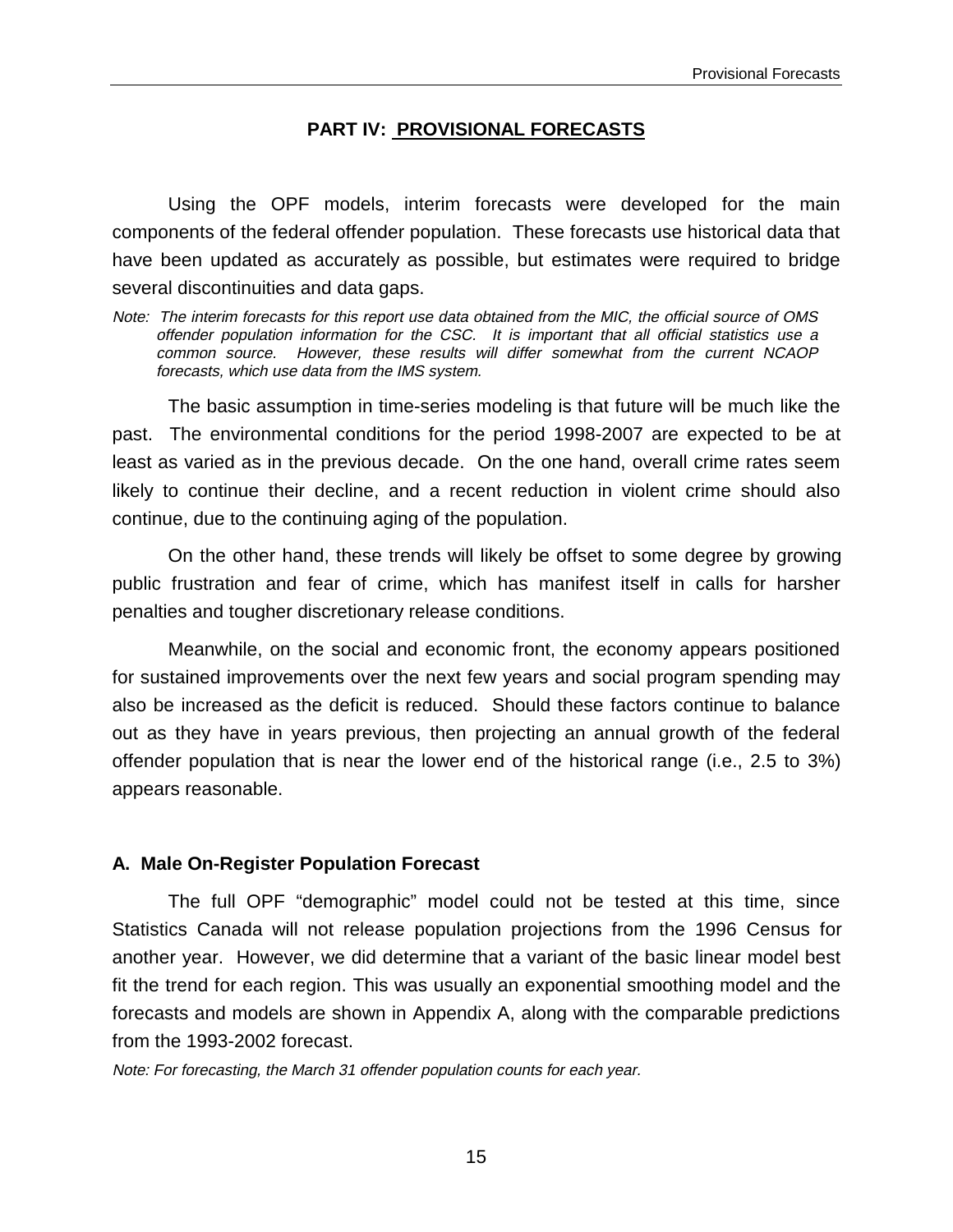Even without the usual "damping" effect of the demographic component, the population forecast for 1998-2007 are more conservative than those projected five years ago (e.g., the projections for 1993-2002).

• The annual rate of growth projected in the 1998-2007 forecast is smaller than the 1993-2002 forecasts (i.e., a net average increase of 1.4% per year, versus 2.2%).

The main reasons for this is that the "actual" growth of the population between 1993 and 1997 was less than had been forecasted in 1992. Therefore, the 1997 forecasts start from a lower base and use a shallower trend.

• This difference between the two forecasts (aside from the absence of the demographic component), likely reflects the declines in the crime rate that began in 1991.

The male on-register population increased from 14,353 to 14,747 inmates between 1992 and 1997, a net increase of 394 offenders or nearly 2.7%. An increase of 1,840 male offenders had been projected for this period in the 1992 forecast, or an increase of 12.8%. Therefore, the male on-register population actually increased by only one-quarter of what had been projected in 1992.

The male on-register population is projected to increase from 14,747 offenders in 1997, to 16,865 offenders by 2007, an increase of 2,118 offenders (or 14.4%). The projected net population increase for each Region, by March 31, 2007, is forecasted as follows:

| ٠πι<br>Δ | QUE  | <b>ONT</b> | PRA   | PAC  | <b>NAT</b> |
|----------|------|------------|-------|------|------------|
| 10.7%    | 2.9% | $1\%$      | 20.6% | 3.1% | 14.4%      |

**Table 3: Provisional Male On-Register Population Growth, by Region**

For the Regions, the 1998-2007 projections are lower than the 1993-2002 projections in Quebec, Ontario and the Pacific Region. The 1998-2007 and the 1993- 2002 projections are very similar for the Prairies Region. The 1998-2007 projection is above the 1993-2002 trend for the Atlantic Region.

The actual male on-register population count has shown some year-to-year variance over this period --- it is premature to say how much of this is due to counting differences associated with the new OMS offender database system. Overall, the 14.4% growth that is projected for the end of 2007 would represent the smallest total increase in the past three decades.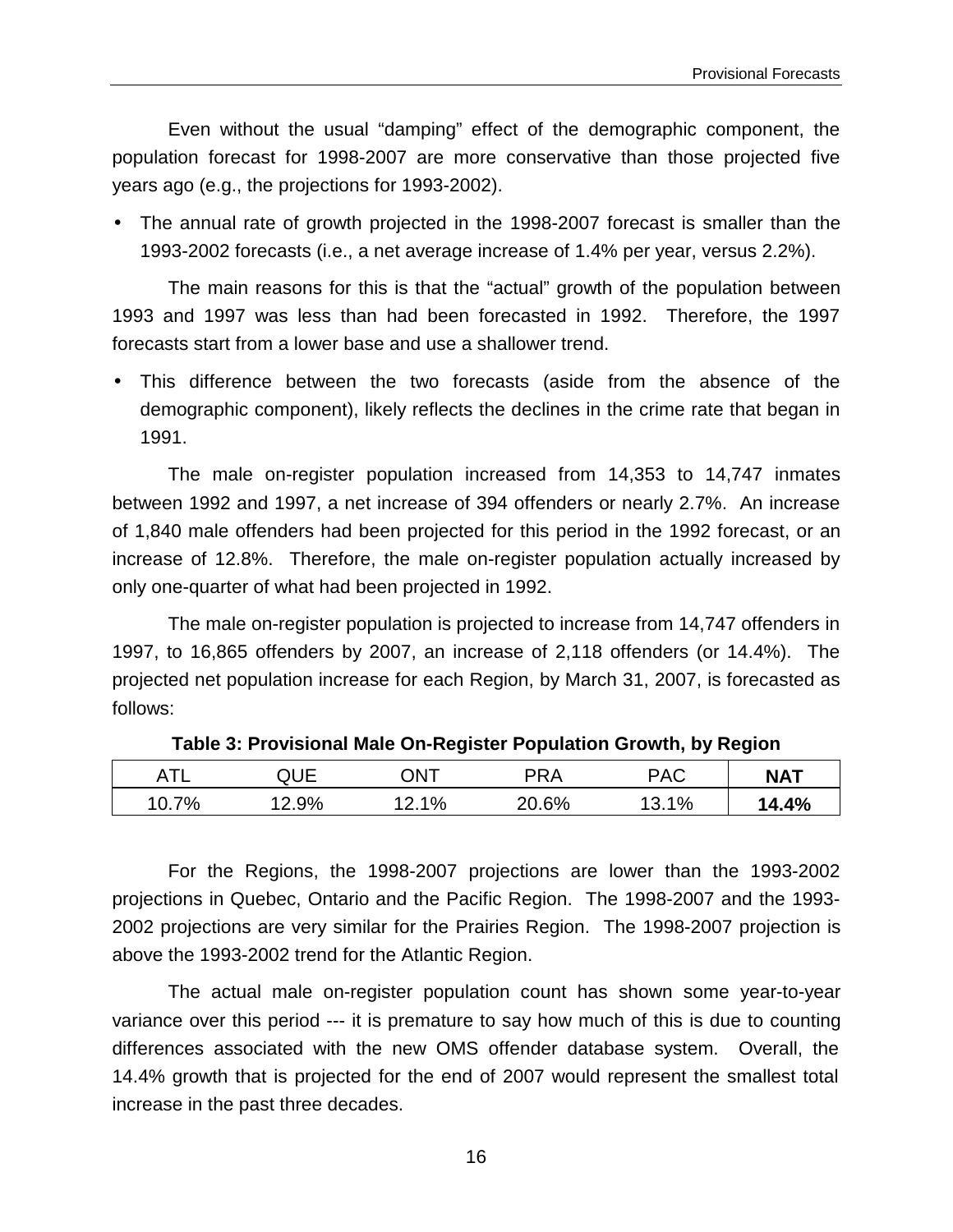However, this lower rate of growth is consistent with the trend, where the male inmate population growth rate has declined from one decade to the next. This is evident from the table below:

| <b>Ten Year Periods</b>     | 1978-1987 | 1988-1997 | 1998-2007 |
|-----------------------------|-----------|-----------|-----------|
| <b>Final Population</b>     | 12,386    | 14,747    | 16,865    |
| <b>Starting Population</b>  | 9,338     | 12,386    | 14,747    |
| Net Increase                | $+3,048$  | $+2,361$  | $+2,118$  |
| Total Increase (%)          | 32.6%     | 19.1%     | 14.4%     |
| Ave. Annual Growth Rate (%) | 3.0%      | 1.9%      | 1.4%      |

**Table 4: Trends in the Growth Rate (Male On-Register Population)**

### **B. Female Offender On-Register Population Forecast**

The absence of time-series data reflecting the new female offender institutions will pose problems for effective forecasting for at least the next five years. The new institutions opened recently in each Region (replacing the central Prison for Women in Ontario) has fundamentally altered the regional location of the female offender population. It will take five years before a new data series sufficiently reflects these changes.

A "special" forecast was conducted in 1993 using "region of sentence" to predict where the likely demand for new facilities would occur. These estimates provide a significantly different regional projection one would get using the actual distributions when the Prison for Women was the main location (this can be seen in APPENDIX B). This approach provides the best estimate we have of historical regional placement.

Note: Data on the actual female offender inmate count (each March 31) is from the institutional census conducted by the Women Offender Services Sector.

The actual female on-register population increased from 314 offenders in 1992, to 335 by 1997, an increase of just 21 female offenders (6.7%). This compares with the 1992 forecast where a gain of 44 female offenders was projected for this period (14%). The actual growth of the female on-register population increased at less than half of the rate projected in 1992.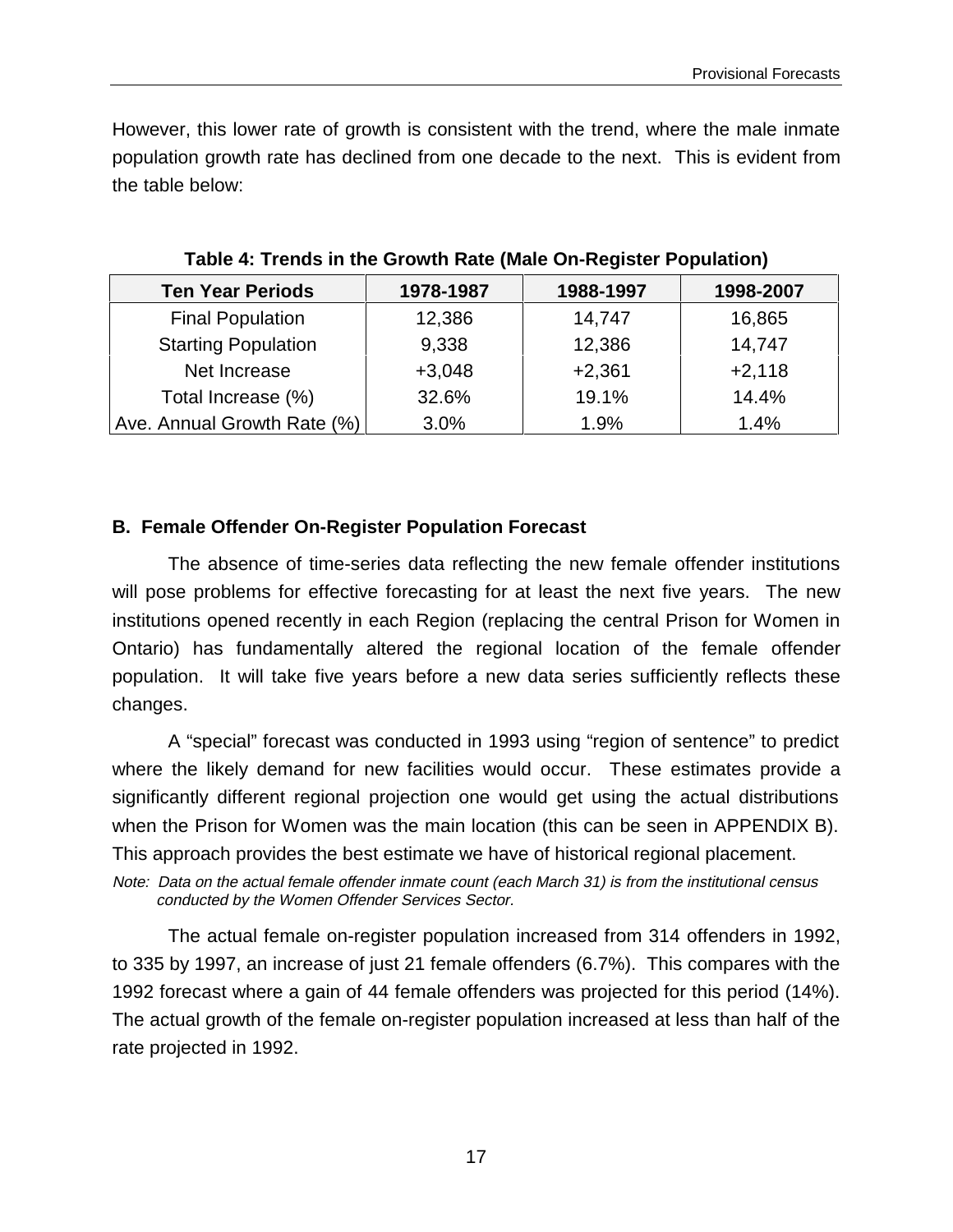The female on-register population is projected to increase from 335 offenders in 1997, to 400 offenders by 2007, an increase of 65 offenders or 19.4%. These interim forecasts indicate an uneven increase across the regions, as shown in the following figures:

|       |           | . .        |       | . .<br>$\tilde{\phantom{a}}$             |            |
|-------|-----------|------------|-------|------------------------------------------|------------|
| Ŧ     | ືືື       | <b>JNT</b> | PRA   | <b>PAC</b>                               | <b>NAT</b> |
| 36.1% | 5.6%<br>- | .2%        | 23.2% | $1\%$<br>$\overline{\phantom{0}}$<br>◡ ・ | 4%<br>'9   |

**Table 5: Female On-Register Population Growth, by Region**

These forecasts are based on provisional estimated time-series. There is no way of checking their validity until real institutional populations can be analyzed from future years. These estimates are a temporary bridge to that future time.

# **C. Male Aboriginal On-Register Population Forecast**

The actual male Aboriginal on-register population has increased at a higher rate than the male non-Aboriginal population. Between 1992 and 1997, the total increase was 36.5% versus only 2.7% for non-Aboriginal males during this period. This increase was also more rapid than was predicted by the 1993-2002 forecast (i.e., from 1,560 to a forecasted 1,873, or 20.1%).

The actual male Aboriginal on-register population increased from 1,560 in 1992, to 2,130 in 1997, an increase of 570 offenders (36.5%). The forecasted increase was a gain of only 313 Aboriginal male offenders in the same period, or only 20%.

The 1998-2007 forecast projects the Aboriginal male on-register population to increase from 2,130 in 1997 to 2,946 by 2007, a gain of 816 offenders (38.3%).

Overall, the projected population growth will continue at a higher rate for male Aboriginal offenders, with some variation by region. In the Atlantic and Ontario Region, the forecasted growth will be less than the national average, while the Prairie and Pacific Region growth is forecast to exceed the national rate. The increase forecasted for Quebec Region is very high, a projection that may have been exaggerated by the rapid increase experienced over just the past few years. The projected regional growth to 2007 is as follows:

| Table 6: Male Aboriginal On-Register Population Growth by Region |  |  |
|------------------------------------------------------------------|--|--|
|                                                                  |  |  |

| . <del>. .</del> .<br>. | $\overline{\phantom{0}}$ | TNC | רRA       | PAC | <b>NAT</b> |
|-------------------------|--------------------------|-----|-----------|-----|------------|
| 7%<br>ົາ 1              | 1%                       | 4%  | 3%<br>. ب | 1%  | 20/        |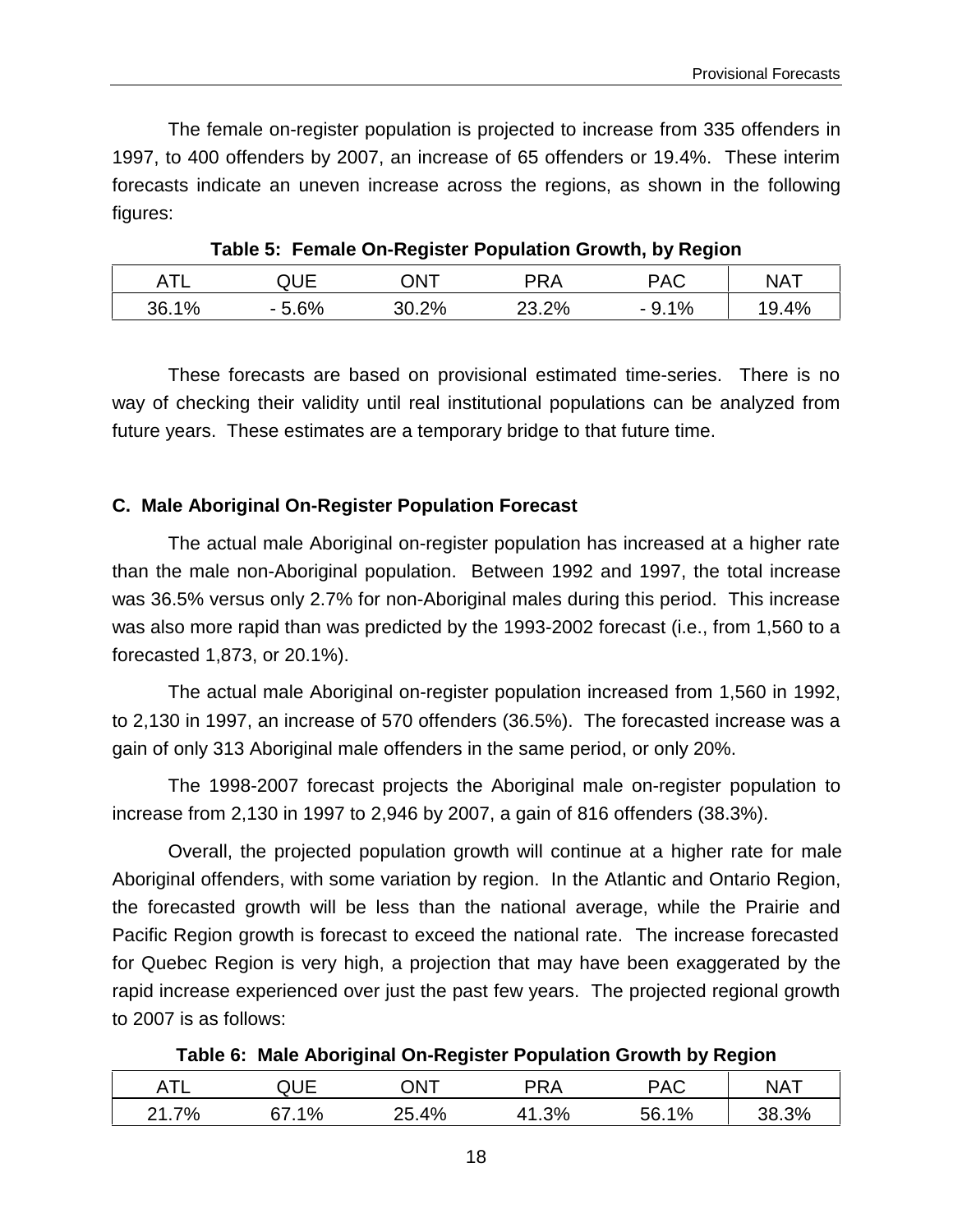According to these projections, the male Aboriginal on-register population will represent nearly 18% of the total male on-register offender population by 2007 (nearly 3,000 of the projected 17,000 male on-register population).

### **D. Total Community Supervision Population Forecast**

The supervision population models from the OPF are based on a regression (simple moving average) approach. When we tested the fit of various trend models for each of the 24 possible series (i.e., Table 3, below), however, we were not very successful. This confirms that trend models are not the best models to use for forecasting the supervision population.

| <b>SERIES MODEL</b><br>TYPE AND $R^2$ | <b>ATLANTIC</b>                                        | <b>QUEBEC</b>                               | <b>ONTARIO</b>                                        | <b>PRAIRIE</b>                              | <b>PACIFIC</b>                                  | <b>NATIONAL</b>                                    |
|---------------------------------------|--------------------------------------------------------|---------------------------------------------|-------------------------------------------------------|---------------------------------------------|-------------------------------------------------|----------------------------------------------------|
| <b>DAY PAROLE</b>                     | Damped<br>Exponential<br>Smoothing<br>0.583            | Damped<br>Exponential<br>Smoothing<br>0.722 | Damped<br>Exponential<br>Smoothing<br>0.617           | <b>Linear Trend</b><br>0.255                | Random<br>Walk with<br>Drift<br>0.292           | Damped<br>Exponential<br>Smoothing<br>0.712        |
| <b>FULL PAROLE</b>                    | Damped<br>Exponential<br>Smoothing<br>0.756            | Damped<br>Exponential<br>Smoothing<br>0.653 | Damped<br>Exponential<br>Smoothing<br>$0.867*$        | Log Linear<br>Trend<br>0.741                | Damped<br>Exponential<br>Smoothing<br>0.667     | Damped<br>Exponential<br>Smoothing<br>$0.834*$     |
| <b>STATUTORY</b><br><b>RELEASE</b>    | Linear<br>(Holt)<br>Exponential<br>Smoothing<br>0.352) | Linear<br>Trend<br>0.791                    | Log<br>Damped<br>Exponential<br>Smoothing<br>$0.831*$ | Log Linear<br>Trend<br>0.184                | Log Damped<br>Exponential<br>Smoothing<br>0.703 | Linear (Holt)<br>Exponential<br>Smoothing<br>0.761 |
| <b>SUPERVISION</b><br><b>TOTAL</b>    | Simple<br>Exponential<br>Smoothing<br>0.044            | Damped<br>Exponential<br>Smoothing<br>0.786 | Damped<br>Exponential<br>Smoothing<br>$0.908*$        | Damped<br>Exponential<br>Smoothing<br>0.459 | Log Damped<br>Exponential<br>Smoothing<br>0.775 | Damped<br>Exponential<br>Smoothing<br>$0.886*$     |

**Table 7: Historical Community Supervision Population**

Of the 24 different time-series that were modeled, a satisfactory goodness-of-fit could only be found for only 5 individual series. For each series, we show the best trend model we could obtain, along with the relevant  $r^2$  test and the model type (see Table 3).

This supports the view that most of these series are not trended. The tests shows only 5 models have an  $r^2$  score greater than 0.800, the minimum level we set as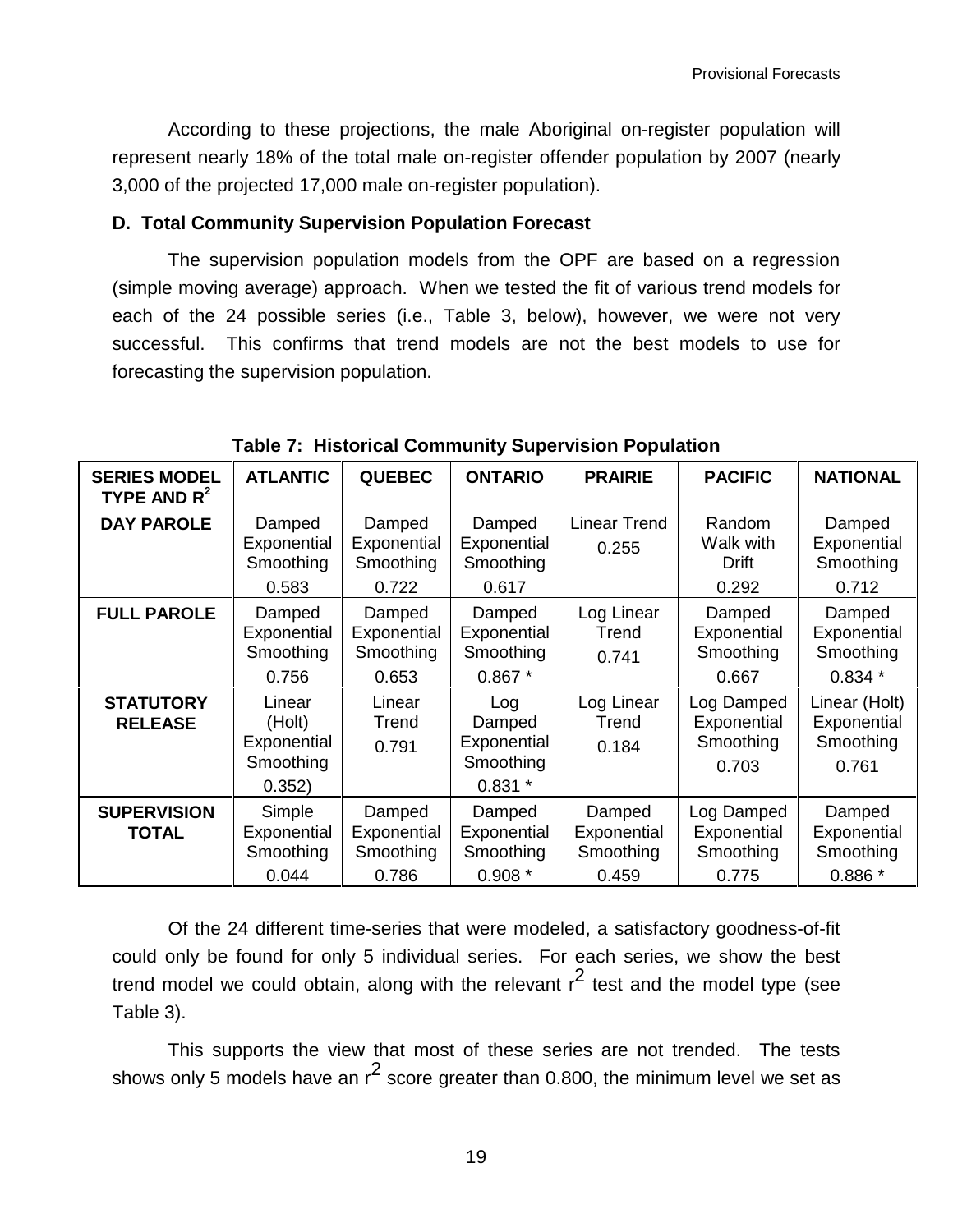acceptable. More important, the actual projections derived from these trend models may not be very useful for planning purposes.

The actual supervision population peaked in 1994 and has declined in each of the three years since. A trend model will be biased toward the most recent information, and will therefore project these recent declines forward into the future. However, beyond a certain point this is unrealistic while the institutional population is still growing. This anomaly indicates that a simple trend model cannot be relied upon for forecasting the community population. A different model (i.e., the accounting approach) will be used in OPPSIM.

In light of these comments, caution is urged when interpreting the interim forecast that is provided. For this report, a forecast is provided only for the "total" supervision population.

The actual total community supervision population decreased from 9,673 in 1992, to 8,773 by 1997, a decrease of 900 offenders (-9.3%). In comparison, the 1992 forecast projected a gain of 1,162 offenders in the same period (or about +12%; see Appendix D).

The 1998-2007 forecasts the total community supervision population to increase at a much slower rate relative to 1992. The projected population will rise from 8,773 in 1997 to 9,539 by 2007, a gain of 766 offenders, or almost 9%.

Once again, there is considerable regional variation in these forecasts (shown below):

|          | QUE.     | TNC     | PRA   | <b>PAC</b> | <b>NAT</b> |  |  |
|----------|----------|---------|-------|------------|------------|--|--|
| $-18.5%$ | $22.8\%$ | $-2.3%$ | 16.5% | 7.6%       | 8.7%       |  |  |

**Table 8: Provisional Community Supervision Population Growth, by Region**

A new forecasting model for the community supervision population is being developed for **OPPSIM**. The use of a time-series approach for the supervision population has been recognized as inadequate for a number of years, and this will be abandoned. The inadequacies were not obvious when the supervision population was growing, but become immediately apparent when there is a period of decline. The new